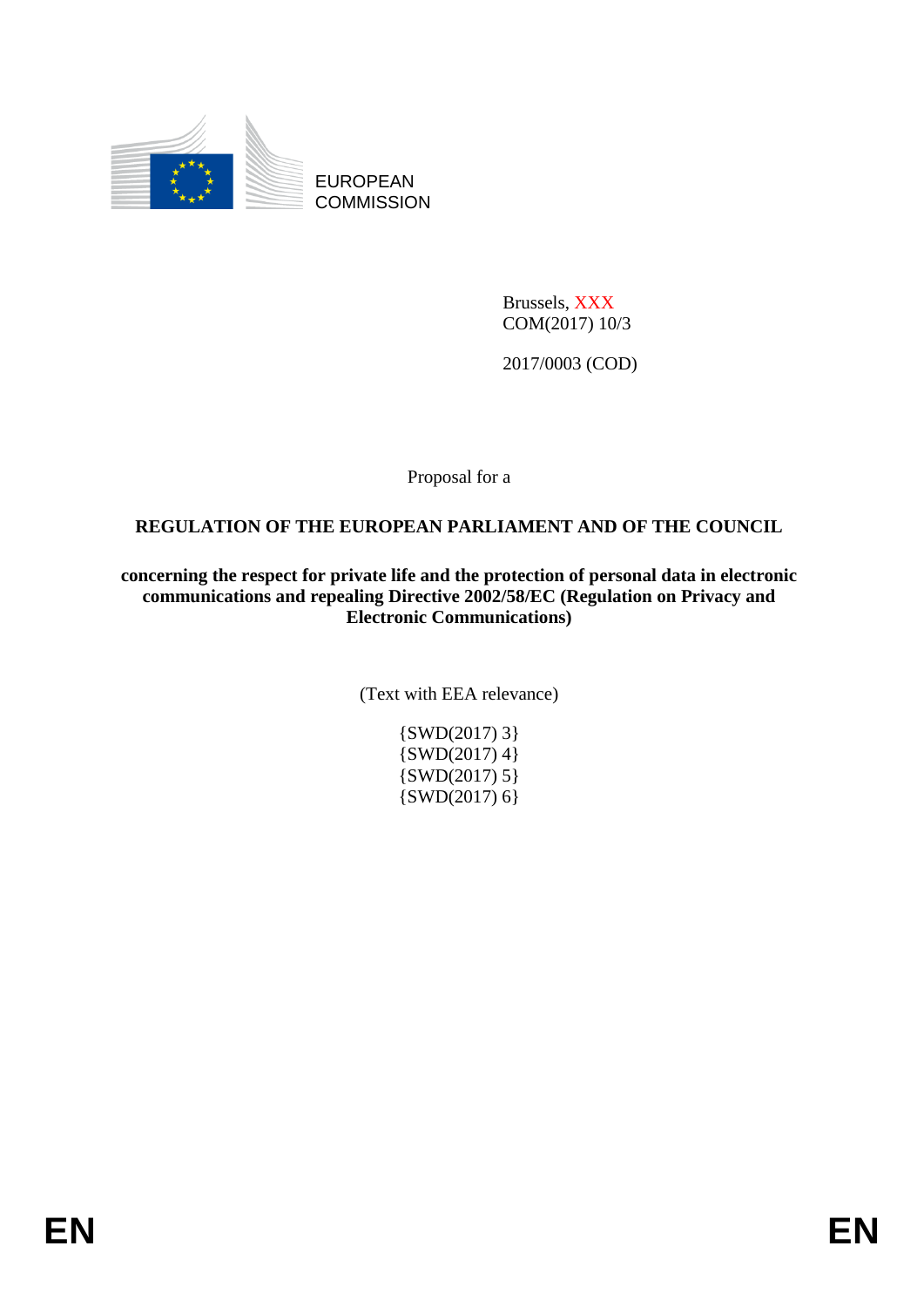### **EXPLANATORY MEMORANDUM**

## **1. CONTEXT OF THE PROPOSAL**

### **1.1. Reasons for and objectives of the proposal**

The Digital Single Market Strategy ("DSM Strategy")<sup>1</sup> has as an objective to increase trust in and the security of digital services. The reform of the data protection framework, and in particular the adoption of Regulation (EU) 2016/679, the General Data Protection Regulation  $(\mathbf{YG} \mathbf{DPR})^2$ , was a key action to this end. The DSM Strategy also announced the review of Directive 2002/58/EC ("ePrivacy Directive")<sup>3</sup> in order to provide a high level of privacy protection for users of electronic communications services and a level playing field for all market players. This proposal reviews the ePrivacy Directive, foreseeing in the DSM Strategy objectives and ensuring consistency with the GDPR.

The ePrivacy Directive ensures the protection of fundamental rights and freedoms, in particular the respect for private life, confidentiality of communications and the protection of personal data in the electronic communications sector. It also guarantees the free movement of electronic communications data, equipment and services in the Union. It implements in the Union's secondary law the fundamental right to the respect for private life, with regard to communications, as enshrined in Article 7 of the Charter of Fundamental Rights of the European Union ("**Charter**").

In line with the 'Better Regulation' requirements, the Commission carried out an *ex post* Regulatory Fitness and Performance Programme ("**REFIT evaluation**") of the ePrivacy Directive. It follows from the evaluation that the objectives and principles of the current framework remain sound. However, important technological and economic developments took place in the market since the last revision of the ePrivacy Directive in 2009. Consumers and businesses increasingly rely on new internet-based services enabling inter-personal communications such as Voice over IP, instant messaging and web-based e-mail services, instead of traditional communications services. These Over-the-Top communications services ("**OTTs**") are in general not subject to the current Union electronic communications framework, including the ePrivacy Directive. Accordingly, the Directive has not kept pace with technological developments, resulting in a void of protection of communications conveyed through new services.

### **1.2. Consistency with existing policy provisions in the policy area**

This proposal is *lex specialis* to the GDPR and will particularise and complement it as regards electronic communications data that qualify as personal data. All matters concerning the processing of personal data not specifically addressed by the proposal are covered by the GDPR. The alignment with the GDPR resulted in the repeal of some provisions, such as the security obligations of Article 4 of the ePrivacy Directive.

 $\mathbf{1}$ <sup>1</sup> Communication from the Commission to the European Parliament, the Council, the European Economic and Social Committee and the Committee of the Regions, A Digital Single Market Strategy for Europe, COM(2015) 192 final.

<sup>&</sup>lt;sup>2</sup> Regulation (EU) 2016/679 of the European Parliament and of the Council of 27 April 2016 on the protection of natural persons with regard to the processing of personal data and on the free movement of such data, and repealing Directive 95/46/EC (General Data Protection Regulation) (OJ L 119, 4.5.2016, p. 1–88).

<sup>&</sup>lt;sup>3</sup> Directive 2002/58/EC of the European Parliament and of the Council of 12 July 2002 concerning the processing of personal data and the protection of privacy in the electronic communications sector (Directive on privacy and electronic communications) (OJ L 201, 31.7.2002, p.37).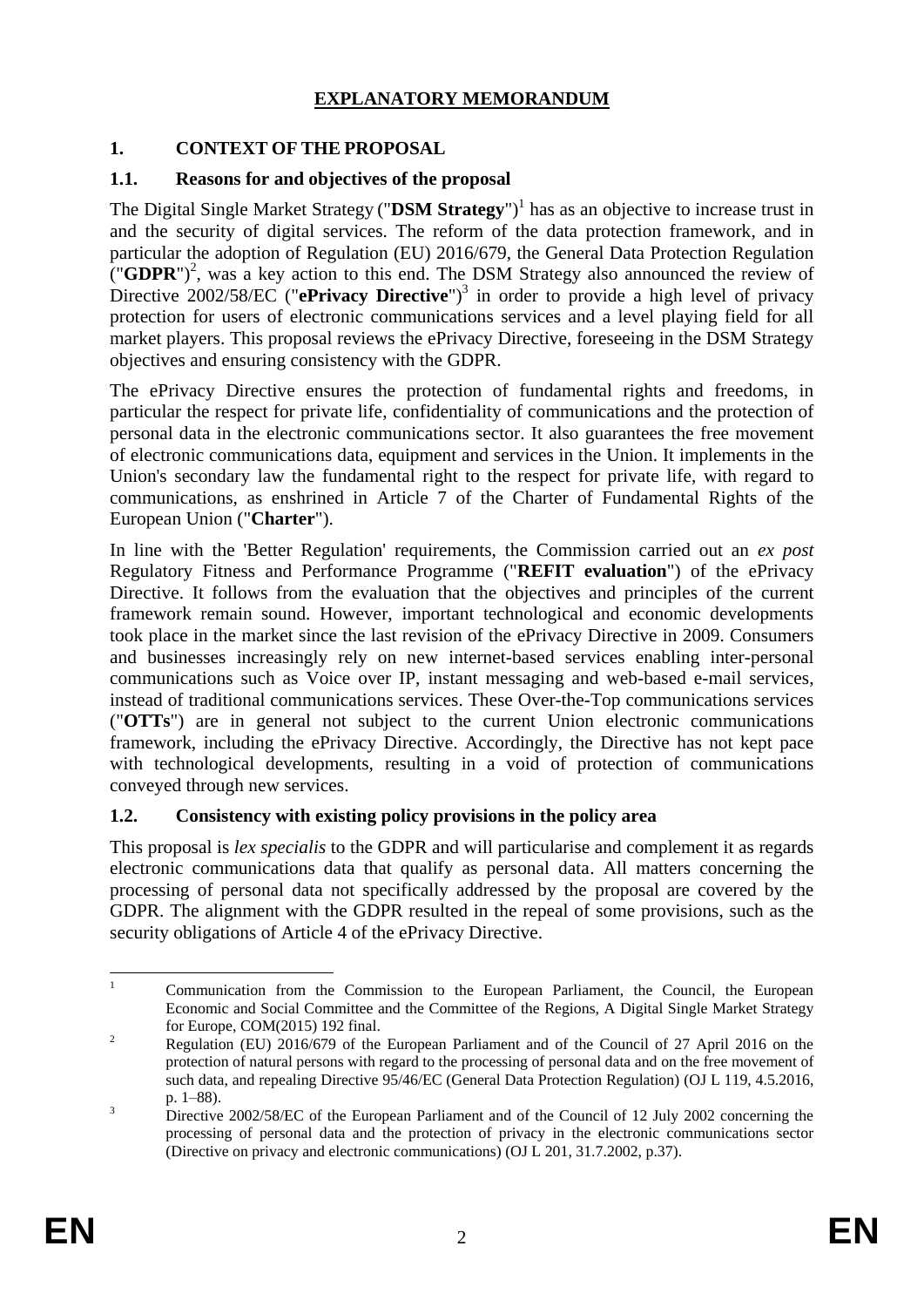## **1.3. Consistency with other Union policies**

The ePrivacy Directive is part of the regulatory framework for electronic communications. In 2016, the Commission adopted the proposal for a Directive establishing the European Electronic Communications Code (" $\mathbf{\overline{E}\overline{E}\overline{C}\overline{C}}$ ")<sup>4</sup>, which revises the framework. While the present proposal is not an integral part of the EECC, it partially relies on definitions provided therein, including that of 'electronic communications services'. Like the EECC, this proposal also brings OTT providers in its scope to reflect the market reality. In addition, the EECC complements this proposal by ensuring the security of electronic communications services.

The Radio Equipment Directive 2014/53/EU ("**RED**") 5 ensures a single market for radio equipment. In particular, it requires that, before being placed on the market, radio equipment must incorporate safeguards to ensure that the personal data and privacy of the user are protected. Under the RED and the European Standardisation Regulation (EU) 1025/2012<sup>6</sup>, the Commission is empowered to adopt measures. This proposal does not affect the RED.

The proposal does not include any specific provisions in the field of data retention. It maintains the substance of Article 15 of the ePrivacy Directive and aligns it with specific wording of Article 23 of the GDPR, which provides grounds for Member States to restrict the scope of the rights and obligations in specific articles of the ePrivacy Directive. Therefore, Member States are free to keep or create national data retention frameworks that provide, *inter alia*, for targeted retention measures, in so far as such frameworks comply with Union law, taking into account the case-law of the Court of Justice on the interpretation of the ePrivacy Directive and the Charter of Fundamental Rights<sup>7</sup>.

Finally, the proposal does not apply to activities of Union institutions, bodies and agencies. However, its principles and relevant obligations as to the right to respect for private life and communications in relation to the processing of electronic communications data have been included in the Proposal for a Regulation repealing Regulation (EC) No 45/2001<sup>8</sup>.

# **2. LEGAL BASIS, SUBSIDIARITY AND PROPORTIONALITY**

# **2.1. Legal basis**

Article 16 and Article 114 of the Treaty on the Functioning of the European Union ("**TFEU**") are the relevant legal bases for the proposal.

 $\overline{4}$ <sup>4</sup> Commission proposal for a Directive of the European Parliament and of the Council establishing the European Electronic Communications Code (Recast) (COM/2016/0590 final - 2016/0288 (COD)).

<sup>&</sup>lt;sup>5</sup> Directive 2014/53/EU of the European Parliament and of the Council of 16 April 2014 on the harmonisation of the laws of the Member States relating to the making available on the market of radio equipment and repealing Directive 1999/5/EC (OJ L 153, 22.5.2014, p. 62–106).

<sup>&</sup>lt;sup>6</sup> Regulation (EU) No 1025/2012 of the European Parliament and of the Council of 25 October 2012 on European standardisation, amending Council Directives 89/686/EEC and 93/15/EEC and Directives 94/9/EC, 94/25/EC, 95/16/EC, 97/23/EC, 98/34/EC, 2004/22/EC, 2007/23/EC, 2009/23/EC and 2009/105/EC of the European Parliament and of the Council and repealing Council Decision 87/95/EEC and Decision No 1673/2006/EC of the European Parliament and of the Council (OJ L 316, 14.11.2012, p. 12–33).

<sup>7</sup> See Joined Cases C-293/12 and C-594/12 *Digital Rights Ireland and Seitlinger and Others*, ECLI:EU:C:2014:238; Joined Cases C-203/15 and C-698/15 *Tele2 Sverige AB and Secretary of State for the Home Department*, ECLI:EU:C:2016:970.

<sup>&</sup>lt;sup>8</sup> Regulation (EC) No 45/2001 of the European Parliament and of the Council of 18 December 2000 on the protection of individuals with regard to the processing of personal data by the Community institutions and bodies and on the free movement of such data (OJ L 8, 12.1.2001, p. 1–22).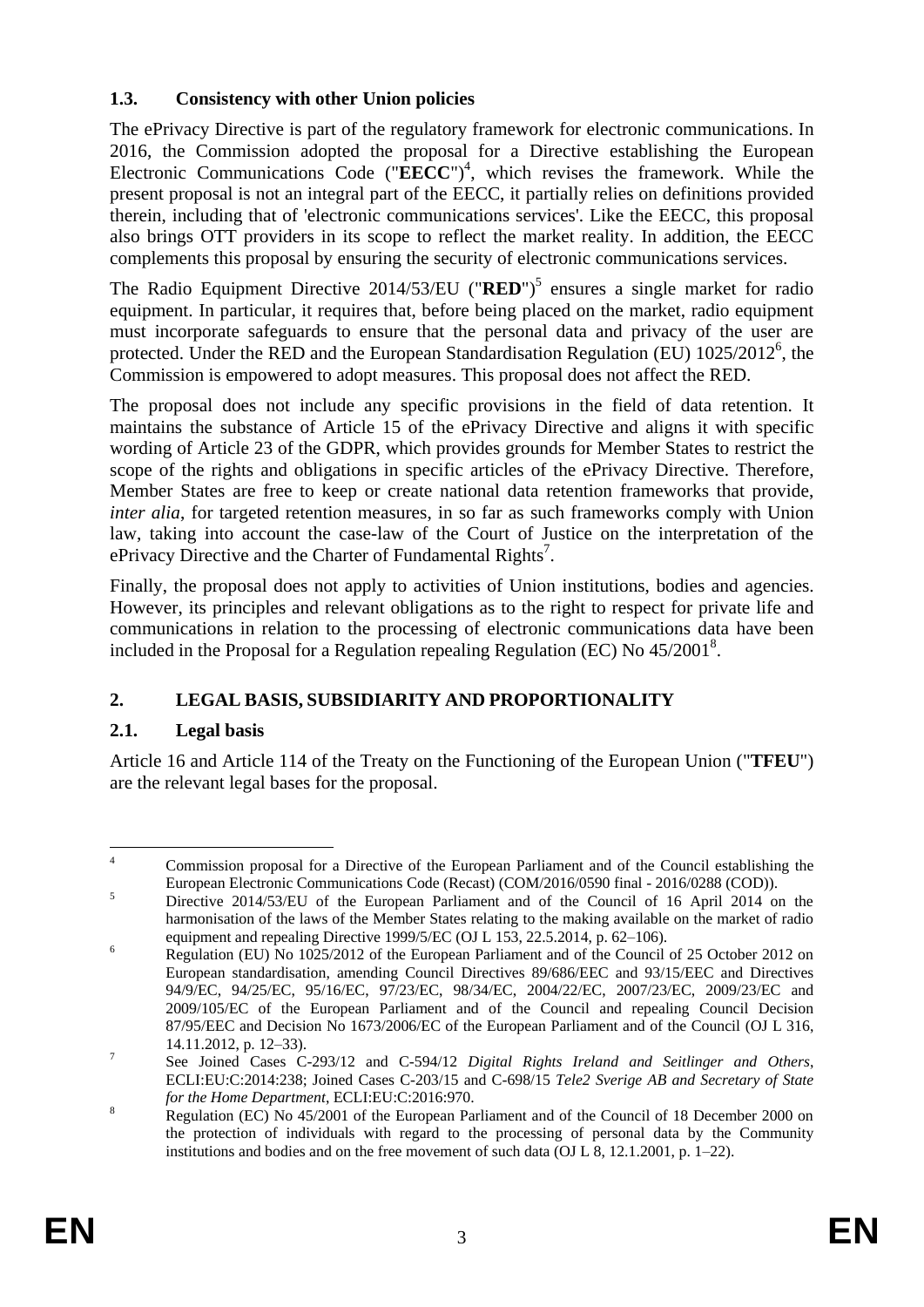Article 16 TFEU introduces a specific legal basis for the adoption of rules relating to the protection of individuals with regard to the processing of personal data by Union institutions, by Member States when carrying out activities falling within the scope of Union law, and rules relating to the free movement of such data. Since an electronic communication involving a natural person will normally qualify as personal data, the protection of natural persons with regard to the privacy of communications and processing of such data, should be based on Article 16.

In addition, the proposal aims at protecting communications and related legitimate interests of legal persons. The meaning and scope of the rights under Article 7 of the Charter shall, in accordance with Article 52(3) of the Charter, be the same as those laid down in Article 8(1) of the European Convention for the Protection of Human Rights and Fundamental Freedoms ("**ECHR**"). As regards the scope of Article 7 of the Charter, the case-law of the Court of Justice of the European Union (" $CJEU$ ")<sup>9</sup> and of the European Court of Human Rights<sup>10</sup> confirm that professional activities of legal persons may not be excluded from the protection of the right guaranteed by Article 7 of the Charter and Article 8 of the ECHR.

Since the initiative pursues a twofold purpose and that the component concerning the protection of communications of legal persons and the aim of achieving the internal market for those electronic communications and ensure its functioning in this regard cannot be considered merely incidental, the initiative should, therefore, also be based on Article 114 of the TFEU.

### **2.2. Subsidiarity**

Respect for communications is a fundamental right recognised in the Charter. Content of electronic communications may reveal highly sensitive information about the end-users involved in the communication. Similarly, metadata derived from electronic communications, may also reveal very sensitive and personal information, as expressely recognised by the  $CJEU<sup>11</sup>$ . The majority of Member States also recognise the need to protect communications as a distinct constitutional right. Whilst it is possible for Member States to enact policies which ensure that this right is not breached, this would not be achieved in a uniform way in the absence of Union rules and would create restrictions on cross-border flows of personal and non-personal data related to the use of electronic communications services. Finally, to maintain consistency with the GDPR, it is necessary to review the ePrivacy Directive and adopt measures to bring the two instruments in line.

The technological developments and the ambitions of the DSM strategy have strengthened the case for action at the Union level. The success of the EU DSM depends on how effectively the EU brings down national silos and barriers and seize the advantages and economies of a European digital single market. Moreover, as internet and digital technologies know no borders, the dimension of the problem goes beyond the territory of a single Member State. Member States cannot effectively solve the problems in the current situation. A level playing field for economic operators providing substitutable services and equal protection of endusers at Union level are requirements for the DSM to work properly.

<sup>–&</sup>lt;br>9 See C-450/06 *Varec SA*, ECLI:EU:C:2008:91, §48.

<sup>10</sup> See, *inter alia*, ECHR, judgments *Niemietz v Germany*, judgment of 16 December 1992, Series A n° 251-B, §29; *Société Colas Est and Others v France*, no 37971/97, §41; ECHR 2002-III; *Peck v The United Kingdom* no 44647/98, §57, ECHR 2003-I; and also *Vinci Construction and GTM Génie Civil et Services v. France*, n°s. 63629/10 and 60567/10, § 63, 2 April 2015.

<sup>&</sup>lt;sup>11</sup> See footnote 7.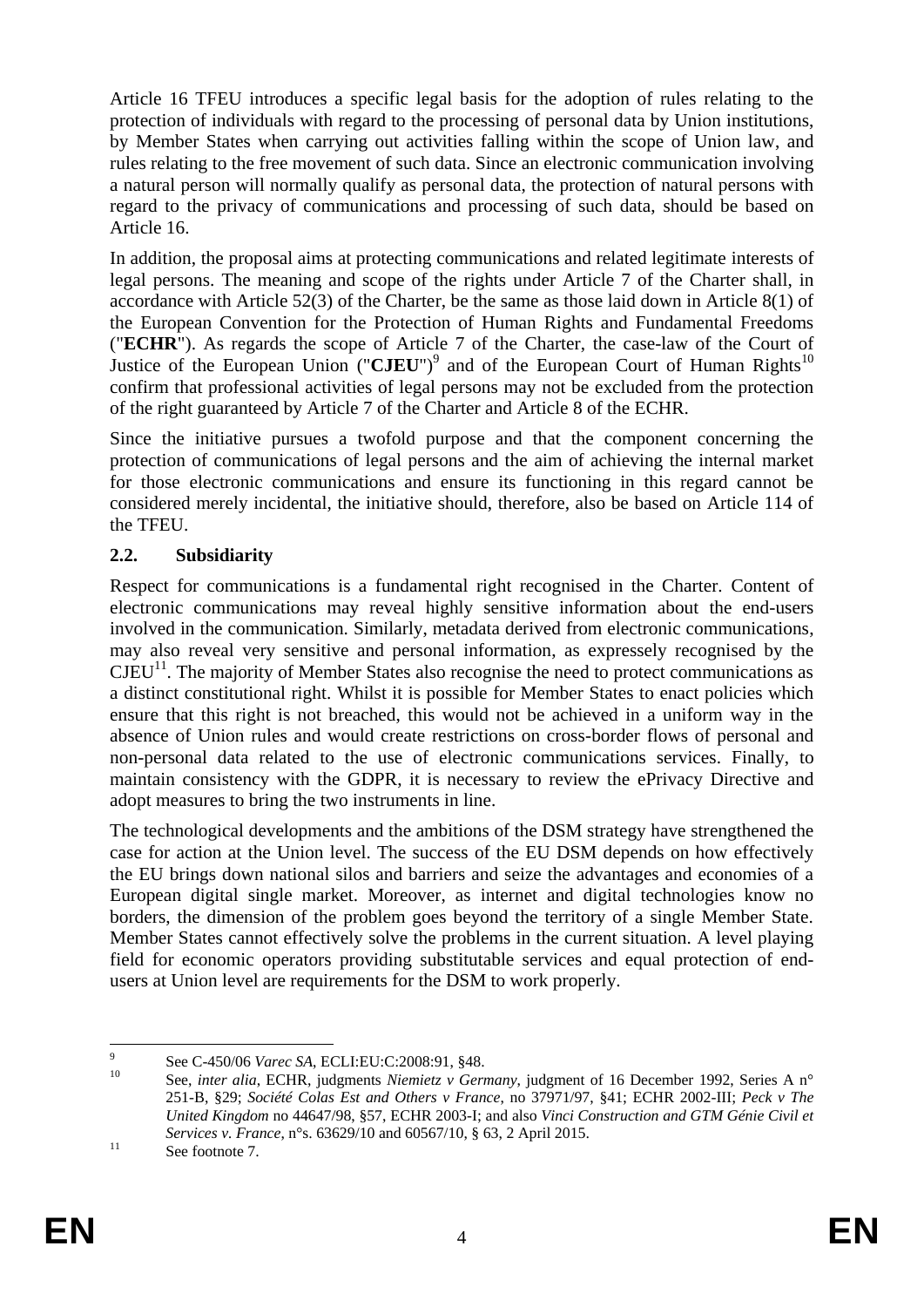## **2.3. Proportionality**

To ensure the effective legal protection of respect for privacy and communications, an extension of scope to cover OTT providers is necessary. While several popular OTT providers already comply, or partially comply with the principle of confidentiality of communications, the protection of fundamental rights cannot be left to self-regulation by industry. Also, the importance of the effective protection of privacy of terminal equipment is increasing as it has become indispensable in personal and professional life for the storage of sensitive information. The implementation of the ePrivacy Directive has not been effective to empower end-users. Therefore the implementation of the principle by centralising consent in software and prompting users with information about the privacy settings thereof, is necessary to achieve the aim. Regarding the enforcement of this Regulation, it relies on the supervisory authorities and the consistency mechanism of the GDPR. Moreover, the proposal allows Member States to take national derogatory measures for specific legitimate purposes. Thus, the proposal does not go beyond what is necessary to achieve the aims and complies with the principle of proportionality as set out in Article 5 of the Treaty on European Union. The obligations put on affected services are kept to a level as minimum as possible, while not impinging on the fundamental rights concerned.

## **2.4. Choice of the instrument**

The Commission puts forward a proposal for a Regulation in order to ensure consistency with the GDPR and legal certainty for users and businesses alike by avoiding divergent interpretation in the Member States. A Regulation can ensure an equal level of protection throughout the Union for users and lower compliance costs for businesses operating across borders.

### **3. RESULTS OF EX-POST EVALUATIONS, STAKEHOLDER CONSULTATIONS AND IMPACT ASSESSMENTS**

### **3.1. Ex-post evaluations/fitness checks of existing legislation**

The REFIT evaluation examined how efficiently the ePrivacy Directive has contributed to an adequate protection of the respect for private life and confidentiality of communications in the EU. It also sought to identify possible redundancies.

The REFIT evaluation concluded that the above objectives of the Directive remain **relevant**. While the GDPR ensures the protection of personal data, the ePrivacy Directive ensures the confidentiality of communications, which may also contain non-personal data and data related to a legal person. Therefore, a separate instrument should ensure an effective protection of Article 7 of the Charter. Other provisions, such as the rules on the sending of unsolicited marketing communications, have proven to remain relevant too.

In terms of **effectiveness and efficiency**, the REFIT evaluation found that the Directive has not fully met its objectives. The unclear drafting of certain provisions and ambiguity in legal concepts have jeopardized harmonization, thereby creating challenges for businesses to operate cross-border. The evaluation further showed that some provisions have created an unnecessary burden on businesses and consumers. For example, the consent rule to protect the confidentiality of terminal equipment failed to reach its objectives as end-users face requests to accept tracking cookies without understanding their meaning and, in some cases, are even exposed to cookies being set without their consent. The consent rule is over-inclusive, as it also covers non-privacy intrusive practices, and under-inclusive, as it does not clearly cover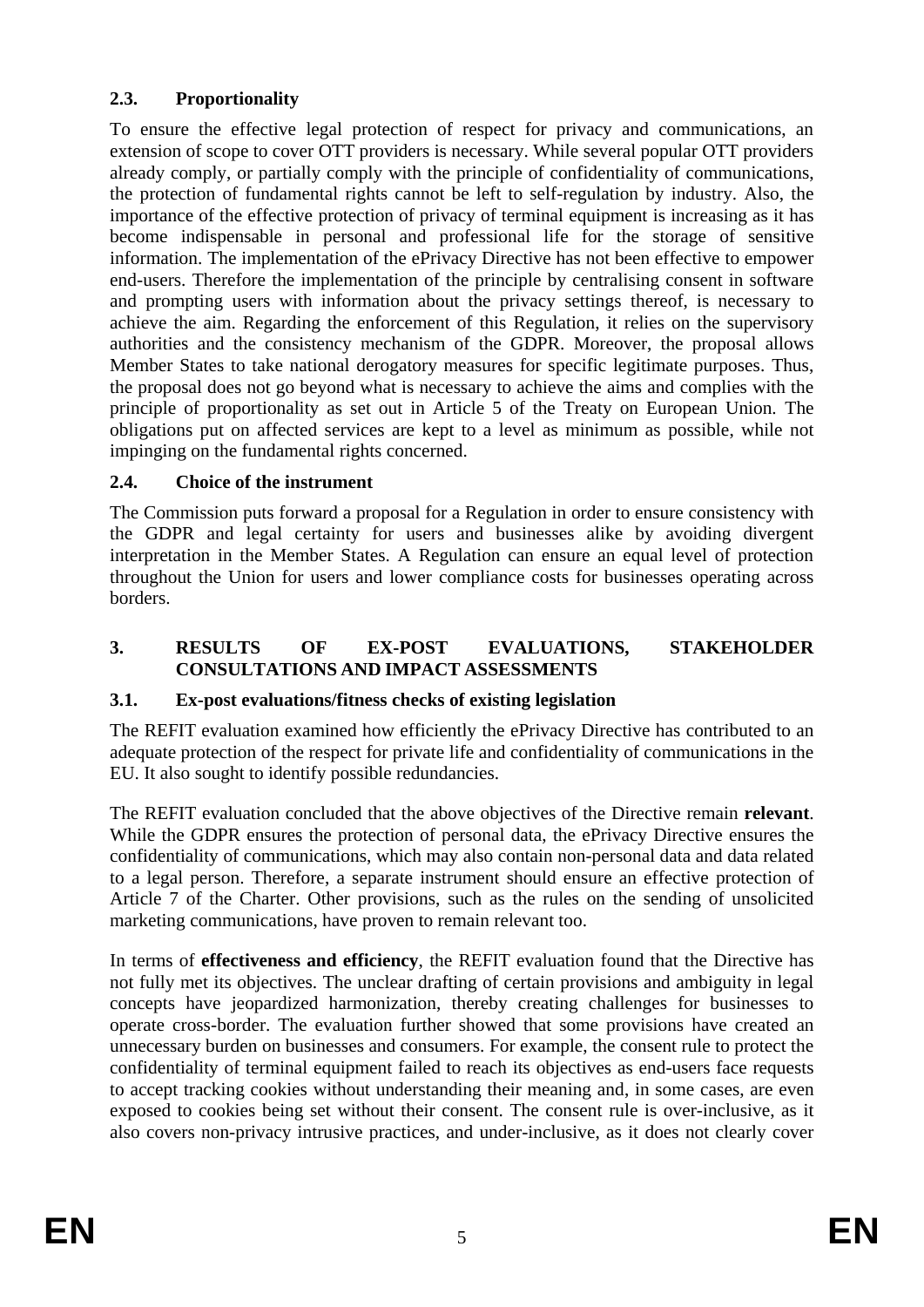some tracking techniques (e.g. device fingerprinting) which may not entail access/storage in the device. Finally, its implementation can be costly for businesses.

The evaluation concluded that the ePrivacy rules still have **EU added-value** for better achieving the objective of ensuring online privacy in the light of an increasingly transnational electronic communications market. It also demonstrated that overall the rules are **coherent** with other relevant legislation, although a few redundancies have been identified vis-à-vis the new GDPR (see in Section 1.2).

## **3.2. Stakeholder consultations**

The Commission organised a public consultation between 12 April and 5 July 2016 and received 421 replies<sup>12</sup>. The key findings are the following<sup>13</sup>:

- **Need for special rules for the electronic communications sector on confidentiality of electronic communications**: 83.4% of the responding citizens, consumer and civil society organisations and 88.9% of public authorities agree, while 63.4% of industry respondents do not agree.
- **Extension of scope to new communications services (OTTs)**: 76% of citizens and civil society and 93.1% of public authorities agree, while only 36.2% of respondents from industry favour such an extension.
- **Amending the exemptions to consent for processing traffic and location data**: 49.1% of citizens, consumer and civil society organisations and 36% of public authorities prefer not to broaden the exemptions, while 36% of the industry favour extended exemptions and 2/3 of industry advocate the mere repeal of the provisions.
- **Support for solutions proposed to the cookie consent issue**: 81.2% of citizens and 63% of public authorities support imposing obligations on manufacturers of terminal equipment to market products with privacy-by-default settings activated, while 58.3% of industry favour the option to support self/co-regulation.

In addition, the European Commission organised two workshops in April 2016, one open to all stakeholders and one open to national competent authorities, addressing the main questions of the public consultations. The views expressed during the workshops reflected the outcome of the public consultation.

To obtain views from citizens, a Eurobarometer survey on  $ePrivacy$ <sup>14</sup> was conducted throughout the EU. The key findings are the following<sup>15</sup>:

- 78% say it is very important that personal information on their computer, smartphone or tablet can only be accessed with their permission.
- 72% state that it is very important that the confidentiality of their e-mails and online instant messaging is guaranteed.
- 89% agree with the suggested option that the default settings of their browser should stop the sharing of their information.

 $12$ <sup>12</sup> 162 contributions from citizens, 33 from civil society and consumer organisations; 186 from industry and 40 from public authorities, including competent authorities enforcing the ePrivacy Directive.

<sup>13</sup> The full report is available: https://ec.europa.eu/digital-single-market/news-redirect/37204.

<sup>&</sup>lt;sup>14</sup> 2016 Eurobarometer survey (EB) 443 on e-Privacy (SMART 2016/079).<br><sup>15</sup> The full report is evaluable: https://oc. europe. ev/digital.single. market/poy

<sup>15</sup> The full report is available: https://ec.europa.eu/digital-single-market/news-redirect/37205.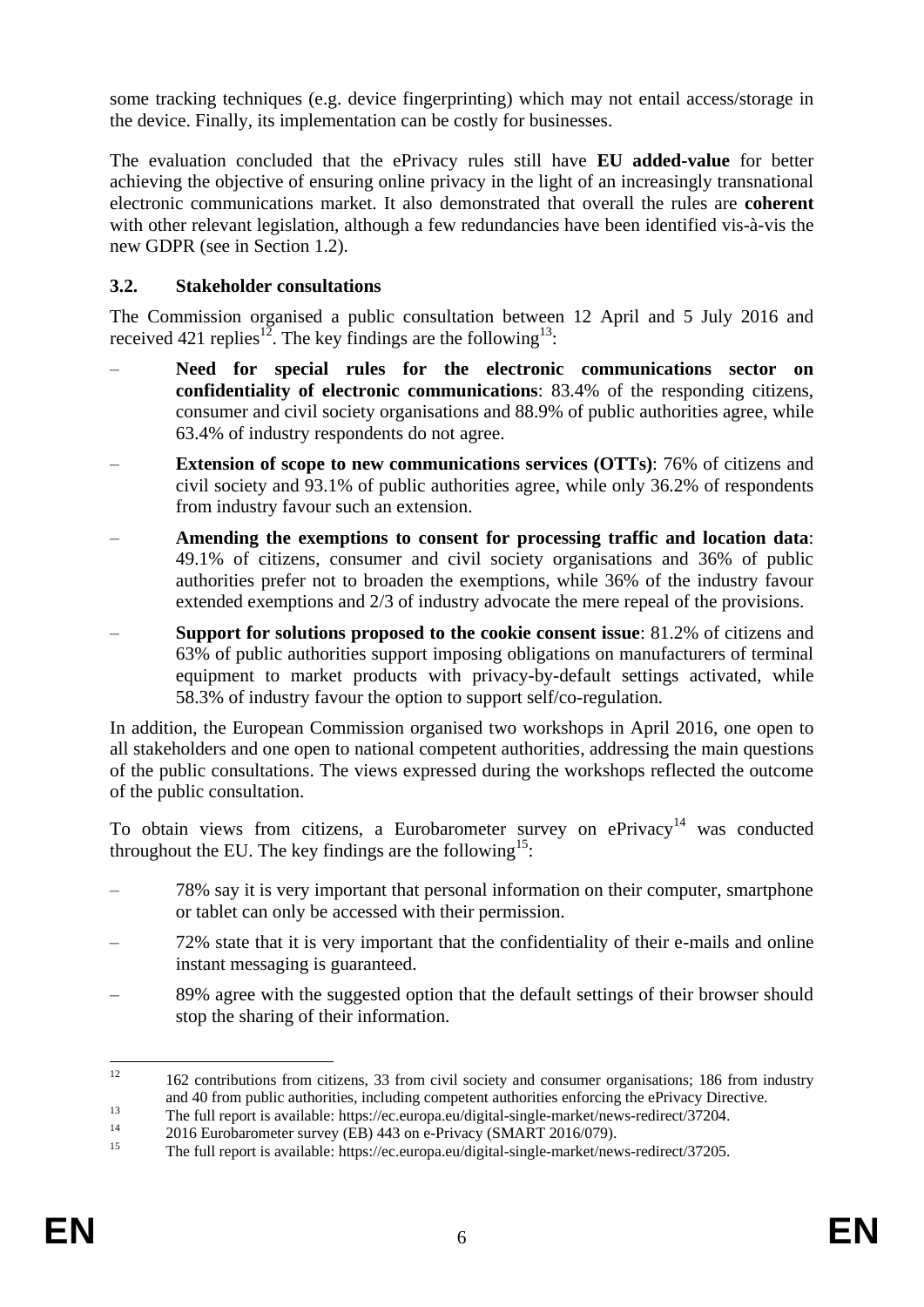### **3.3. Collection and use of expertise**

The Commission relied on the following external expert advice:

- Targeted consultations of EU expert groups: Opinion of the Article 29 Working Party; Opinion of the EDPS; Opinion of the REFIT Platform; views of BEREC; views of ENISA and views of members of the Consumer Protection and Cooperation Network.
- External expertise, particularly the following two studies:
	- Study "ePrivacy Directive: assessment of transposition, effectiveness and compatibility with proposed Data Protection Regulation" (SMART 2013/007116).
	- Study "Evaluation and review of Directive 2002/58 on privacy and the electronic communication sector" (SMART 2016/0080).

### **3.4. Impact assessment**

An impact assessment was carried out for this proposal on which on 28 September 2016, the Regulatory Scrutiny Board issued a positive opinion<sup>16</sup>. To address the recommendations of the Board, the impact assessment explains better the scope of the initiative, its coherence with other legal instruments (GDPR, EECC, RED) and the need for a separate instrument. The baseline scenario is further developed and clarified. The analysis of the impacts is strengthened and made more balanced, clarifying and reinforcing the description of the expected costs and benefits.

The following policy options were examined against the criteria of effectiveness, efficiency and coherence:

- **Option 1:** Non-legislative ("soft law") measures;
- **Option 2:** Limited reinforcement of privacy/confidentiality and simplification;
- **Option 3:** Measured reinforcement of privacy/confidentiality and simplification;
- **Option 4:** Far reaching reinforcement of privacy/confidentiality and simplification;
- **Option 5:** Repeal of the ePrivacy Directive.

**Option 3** was, in most aspects, singled out as the **preferred option** to achieve the objectives, while taking into account its efficiency and coherence. The main benefits are:

- Enhancing protection of confidentiality of electronic communications by extending the scope of the legal instrument to include new functionally equivalent electronic communications services. In addition, the Regulation enhances end-user's control by clarifying that consent can be expressed through appropriate technical settings.
- Enhancing protection against unsolicited communications, with the introduction of an obligation to provide the calling line identification or a mandatory prefix for marketing calls and the enhanced possibilities to block calls from unwanted numbers.
- Simplifying and clarifying the regulatory environment, by reducing the margin of manoeuvre left to Member States, repealing outdated provisions and the broadening of the exceptions to the consent rules.

 $16$ http://ec.europa.eu/transparency/regdoc/?fuseaction=ia.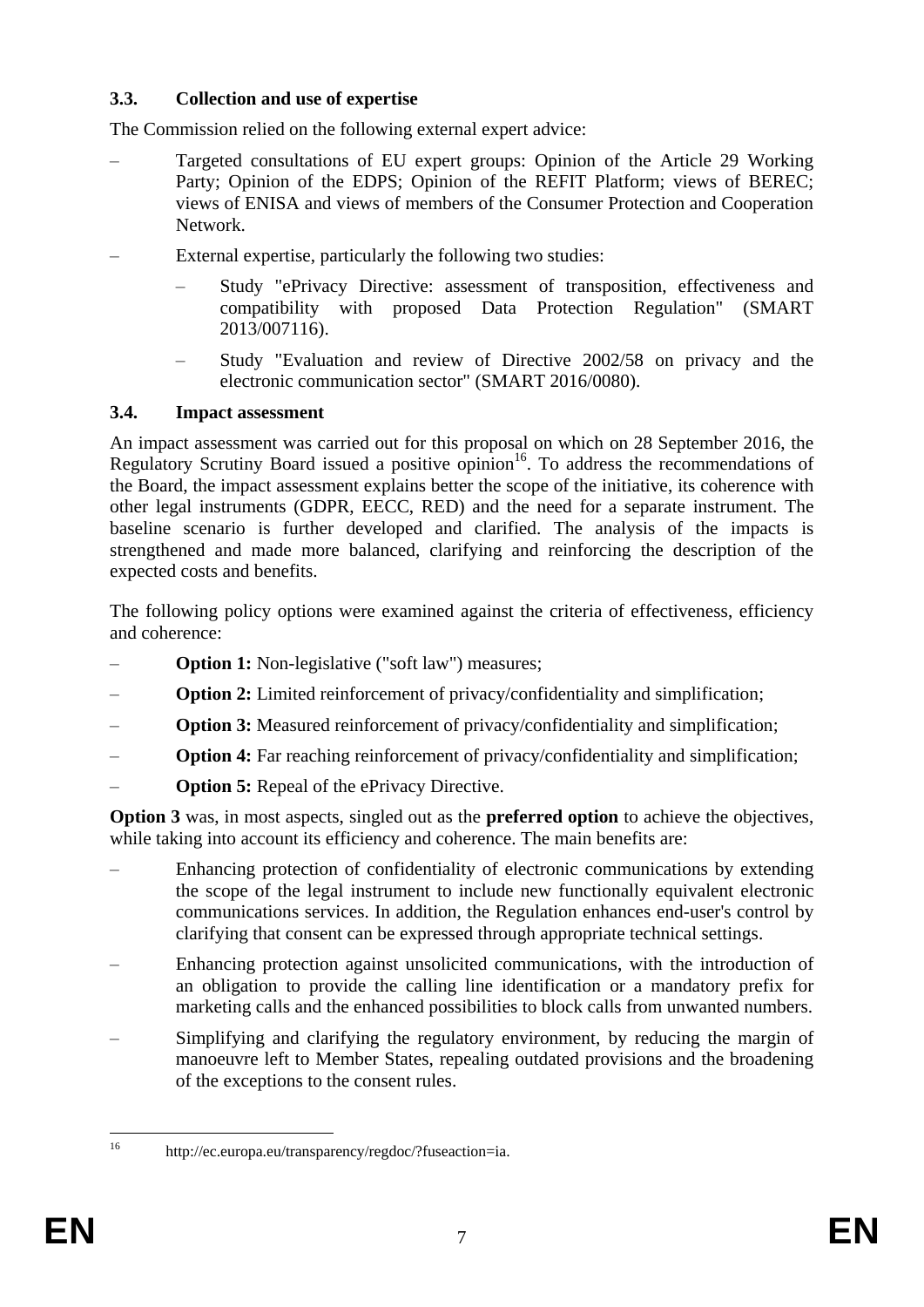The economic impact of Option 3 is expected to be overall proportionate to the aims of the proposal. Business opportunities related to the processing of communications data are opened up for traditional electronic communications services, while OTT providers become subject to the same rules. This implies some additional compliance costs for these operators. However, this change will not substantially affect those OTTs that already operate on the basis of consent. Finally, the impact of the option would not be felt in the Member States that have extended these rules to OTTs already.

By centralising the consent in software such as internet browsers and prompting users to choose their privacy settings and expanding the exceptions to the cookie consent rule, a significant proportion of businesses would be able to do away with cookie banners and notices, thus leading to potentially significant cost savings and simplification. However, it may become more difficult for online targeted advertisers to obtain consent if a large proportion of users opt for "reject third party cookies" settings. At the same time, centralising consent does not deprive website operators from the possibility to obtain consent by means of individual requests to end-users and thus maintain their current business model. Additional costs would ensue for some providers of browsers or similar software as these would need to ensure privacy-friendly settings.

The external study identified three distinct implementation scenarios of Option 3, according to the entity who will establish the dialogue box between the user having chosen "reject third party cookies" or "do-not-track" settings and websites visited wishing the internet user to reconsider his/her choice. The entities who could be put in charge of this technical task are: 1) software such as internet browsers; 2) the third party tracker; 3) the individual websites (i.e. information society service requested by the user). Option 3 would lead to overall savings in terms of compliance cost compared to baseline scenario of 70% ( $\epsilon$ 948.8 million savings) in the first scenario (browser solution), implemented in this proposal. Cost savings would be lower in other scenarios. As overall savings largely derive from a very significant decrease of the number of affected businesses, the individual amount of compliance costs for one business is expected to incur – on average – would be higher than today.

# **3.5. Regulatory fitness and simplification**

The policy measures proposed under the preferred option address the objective of simplification and reduction of administrative burden, in line with the findings of the REFIT evaluation and Opinion of the REFIT Platform<sup>17</sup>.

The REFIT Platform issued three sets of recommendations to the Commission:

- The protection of citizen's private life should be strengthened through an alignment of the ePrivacy Directive with the General Data Protection Regulation;
- The effectiveness of citizens protections against unsolicited marketing should be enhanced by adding exceptions to the 'consent' rule for cookies;
- The Commission addresses national implementation problems and facilitates the exchange of best practice amongst Member States.

The proposal include specifically:

- Use of technologically neutral definitions to apprehend new services and technologies to ensure that the Regulation is future-proof;
- Repeal of the security rules to eliminate regulatory duplication;

 $17$ <sup>17</sup> http://ec.europa.eu/smart-regulation/refit/refit-platform/docs/recommendations/opinion\_comm\_net.pdf.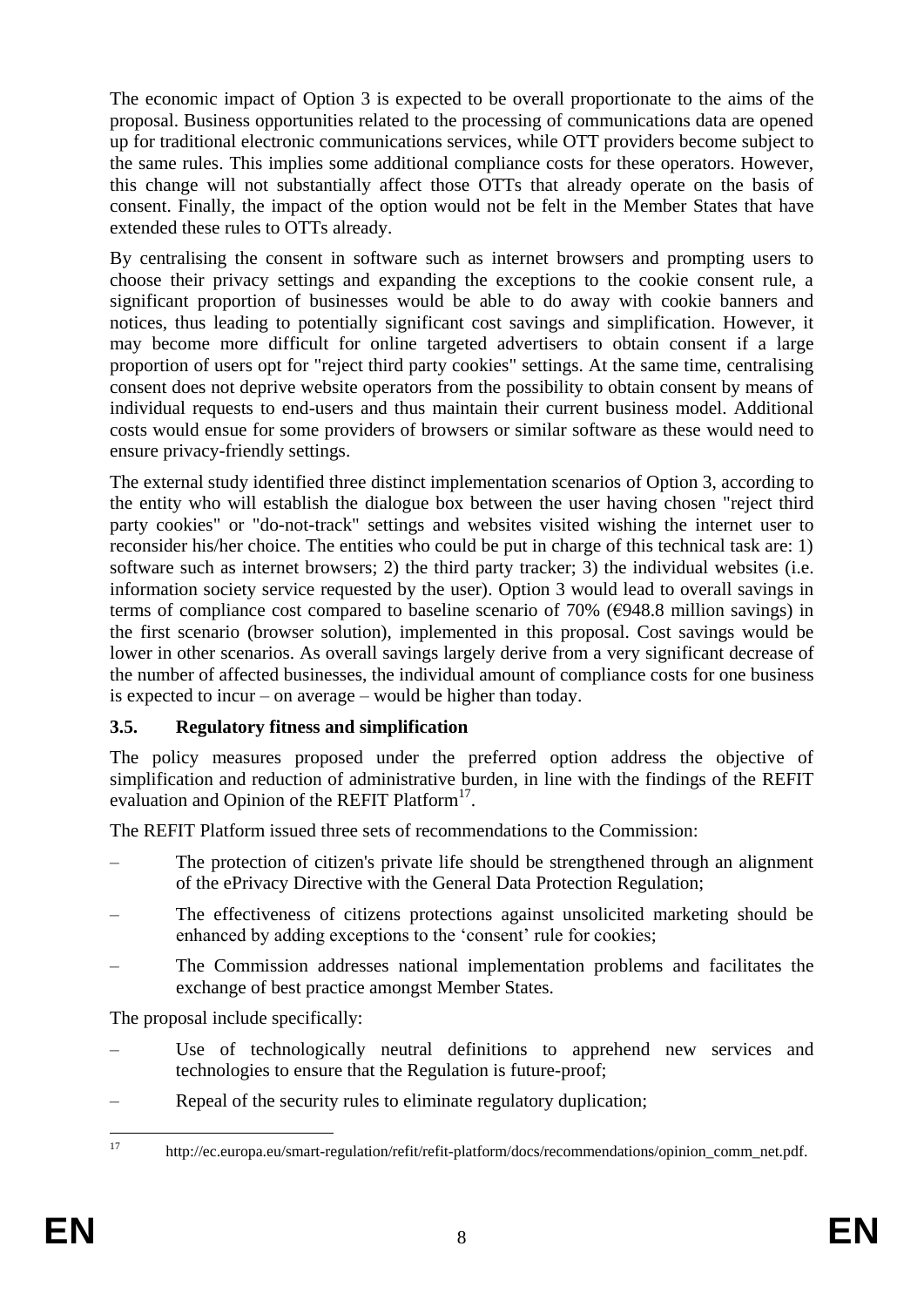- Clarification of scope to help eliminate/reduce the risk of divergent implementation by Member States (point 3 of the Opinion);
- Clarification and simplification of the consent rule for the use of cookies and other identifiers, as explained in Sections 3.1 and 3.4 (point 2 of the Opinion);
- Alignment of the supervisory authorities with the authorities competent to enforce the GDPR and reliance on the consistency mechanism of the GDPR.

## **3.6. Impact on fundamental rights**

The proposal aims to make more effective and increase the level of protection of privacy and personal data processed in relation with electronic communications in accordance with Articles 7 and 8 of the Charter and ensure greater legal certainty. The proposal complements and particularises the GDPR. Effective protection of the confidentiality of communications is essential for exercising the freedom of expression and information and other related rights, such as the right to personal data protection or the freedom of thought, conscience and religion.

## **4. BUDGETARY IMPLICATIONS**

The proposal has no implications for the Union budget.

## **5. OTHER ELEMENTS**

## **5.1. Implementation plans and monitoring, evaluation and reporting arrangements**

The Commission will monitor the application of the Regulation and submit a report on its evaluation to the European Parliament and to the Council and the European Economic and Social Committee every three years. These reports will be public and detail the effective application and enforcement of this Regulation.

### **5.2. Detailed explanation of the specific provisions of the proposal**

Chapter I contains the general provisions: the subject matter (Article 1), the scope (Articles 2 and 3) and its definitions, including references to relevant definitions from other EU instruments, such as the GDPR.

Chapter II contains the key provisions ensuring the confidentiality of electronic communications (Article 5) and the limited permitted purposes and conditions of processing such communications data (Articles 6 and 7). It also addresses the protection of terminal equipment, by (i) guaranteeing the integrity of the information stored in it and (ii) protecting information emitted from terminal equipment, as it may enable the identification of its enduser (Article 8). Finally, Article 9 details the consent of end-users, a central lawful ground of this Regulation, expressly referring to its definition and conditions as provided by the GDPR, while Article 10 imposes an obligation on providers of software permitting electronic communications to help end-users in making effective choices about privacy settings. Article 11 details the purposes and conditions for Member States to restrict the above provisions.

Chapter III concerns the rights of end-users to control the sending and reception of electronic communications to protect their privacy: (i) the right of end-users to prevent the presentation of the calling line identification to guarantee anonymity (Article 12), with its limitations (Article 13); and (ii) the obligation for providers of publicly available number-based interpersonal communication to provide for the possibility to limit the reception of unwanted calls (Article 14). This Chapter also regulates the conditions under which end-users may be included in publicly available directories (Article 15) and the conditions under which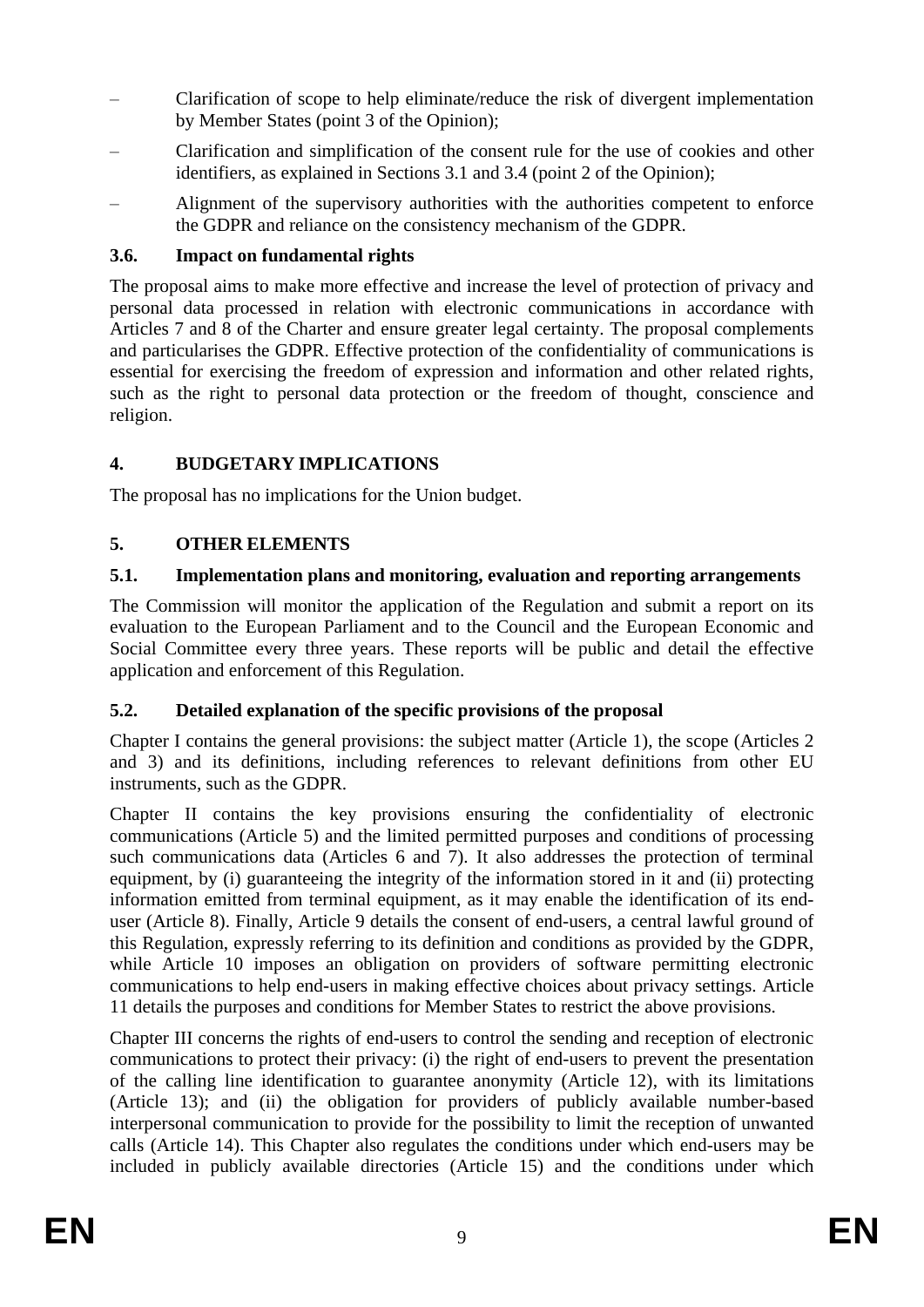unsolicited communications for direct marketing may be conducted (Article 17). It also relates to security risks and provides for an obligation upon providers of electronic communications services to alert end-users in case of a particular risk that may compromise the security of networks and services. The security obligations in the GDPR and in the EECC will apply to the providers of electronic communications services.

Chapter IV sets out the supervision and enforcement of this Regulation and entrusts it to the supervisory authorities in charge of the GDPR, in view of the strong synergies between general data protection issues and confidentiality of communications (Article 18). The powers of the European Data Protection Board are extended (Article 19) and the cooperation and consistency mechanism foreseen under the GDPR will apply in case of cross-border matters related to this Regulation (Article 20).

Chapter V details the various remedies available to end-users (Articles 21 and 22) and the penalties that can be imposed (Article 24), including the general conditions for imposing administrative fines (Article 23).

Chapter VI relates to the adoption of delegated and implementing acts in accordance with Article 290 and 291 of the Treaty.

Finally, Chapter VII contains the final provisions of this Regulation: the repeal of ePrivacy Directive, the monitoring and review, the entry into force and application. Concerning the review, the Commission intends to evaluate, *inter alia*, whether a separate legal act remains necessary in the light of legal, technical or economic developments and taking into account the first evaluation of Regulation (EU) 2016/679 which is due by 25 May 2020.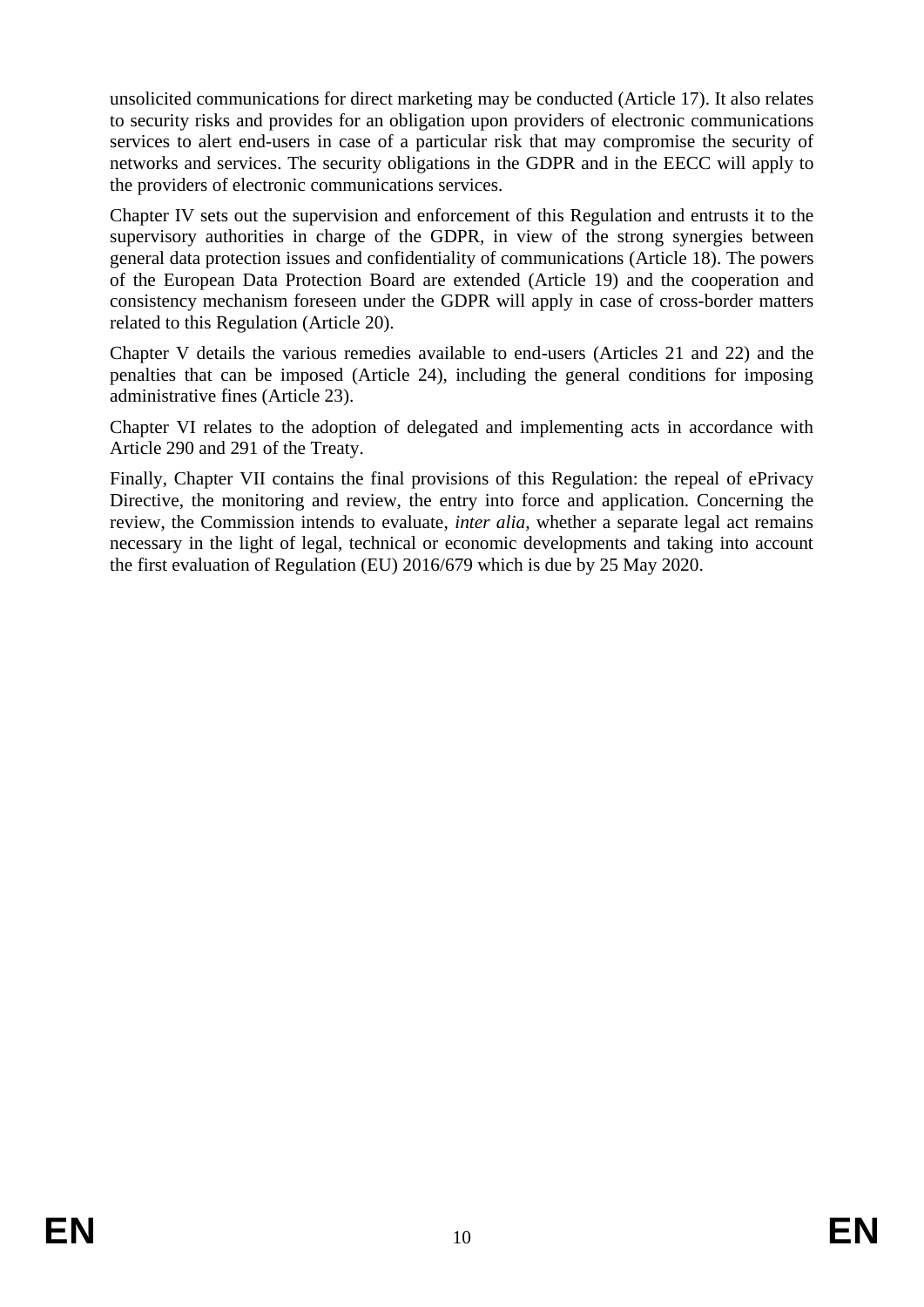2017/0003 (COD)

Proposal for a

## **REGULATION OF THE EUROPEAN PARLIAMENT AND OF THE COUNCIL**

#### **concerning the respect for private life and the protection of personal data in electronic communications and repealing Directive 2002/58/EC (Regulation on Privacy and Electronic Communications)**

(Text with EEA relevance)

## THE EUROPEAN PARLIAMENT AND THE COUNCIL OF THE EUROPEAN UNION,

Having regard to the Treaty on the Functioning of the European Union, and in particular Articles 16 and 114 thereof,

Having regard to the proposal from the European Commission,

After transmission of the draft legislative act to the national parliaments,

Having regard to the opinion of the European Economic and Social Committee<sup>1</sup>,

Having regard to the opinion of the Committee of the Regions<sup>2</sup>,

Having regard to the opinion of the European Data Protection Supervisor<sup>3</sup>,

Acting in accordance with the ordinary legislative procedure,

Whereas:

- (1) Article 7 of the Charter of Fundamental Rights of the European Union ("the Charter") protects the fundamental right of everyone to the respect for his or her private and family life, home and communications. Respect for the privacy of one's communications is an essential dimension of this right. Confidentiality of electronic communications ensures that information exchanged between parties and the external elements of such communication, including when the information has been sent, from where, to whom, is not to be revealed to anyone other than to the parties involved in a communication. The principle of confidentiality should apply to current and future means of communication, including calls, internet access, instant messaging applications, e-mail, internet phone calls and personal messaging provided through social media.
- (2) The content of electronic communications may reveal highly sensitive information about the natural persons involved in the communication, from personal experiences and emotions to medical conditions, sexual preferences and political views, the disclosure of which could result in personal and social harm, economic loss or embarrassment. Similarly, metadata derived from electronic communications may also reveal very sensitive and personal information. These metadata includes the numbers

 $\overline{1}$  $\frac{1}{2}$  OJ C, , p. .

 $\frac{2}{3}$  OJ C, , p. .

 $OJ C$ , , p. .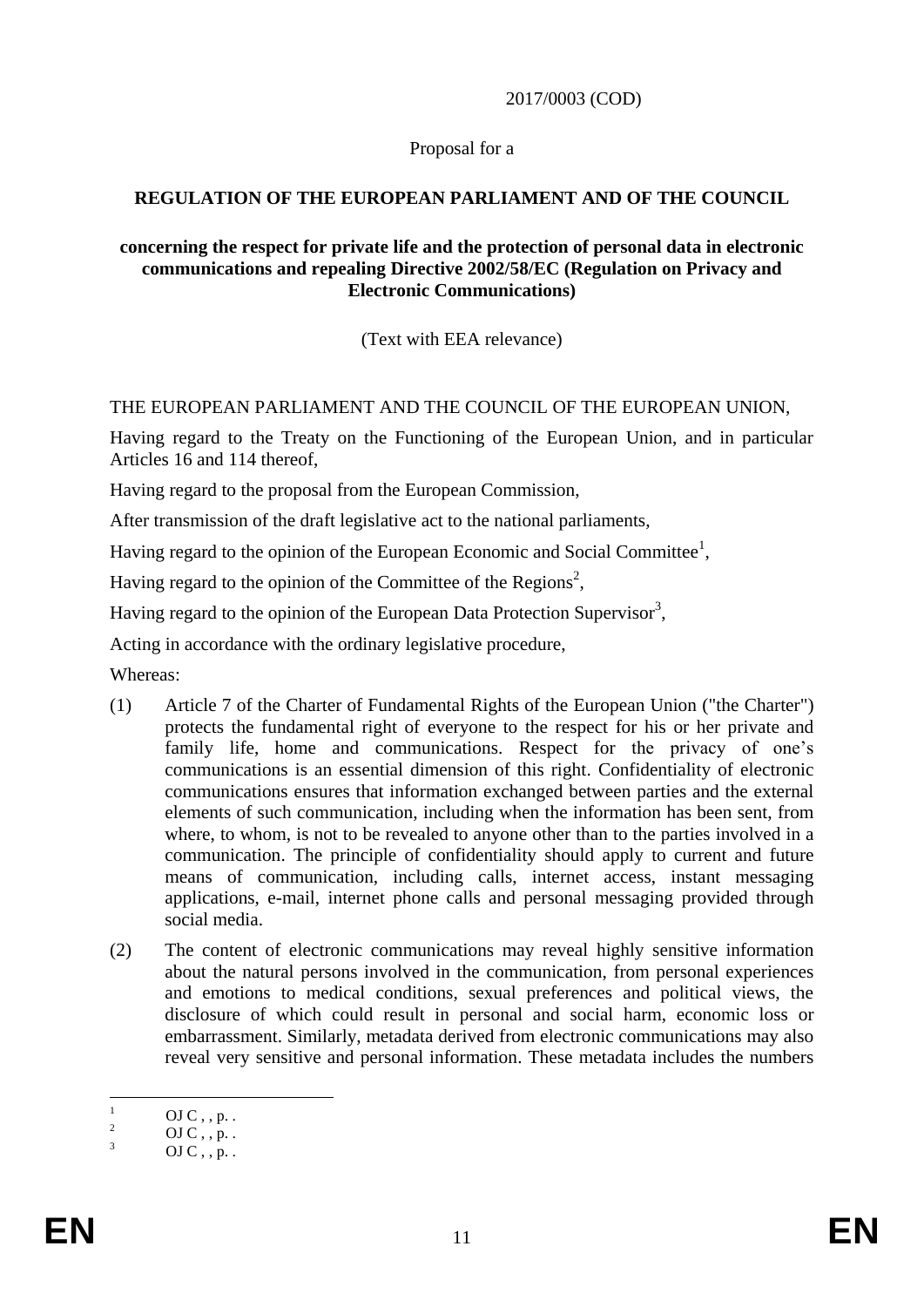called, the websites visited, geographical location, the time, date and duration when an individual made a call etc., allowing precise conclusions to be drawn regarding the private lives of the persons involved in the electronic communication, such as their social relationships, their habits and activities of everyday life, their interests, tastes etc.

- (3) Electronic communications data may also reveal information concerning legal entities, such as business secrets or other sensitive information that has economic value. Therefore, the provisions of this Regulation should apply to both natural and legal persons. Furthermore, this Regulation should ensure that provisions of the Regulation  $(EU)$  2016/679 of the European Parliament and of the Council<sup>4</sup>, also apply to endusers who are legal persons. This includes the definition of consent under Regulation (EU) 2016/679. When reference is made to consent by an end-user, including legal persons, this definition should apply. In addition, legal persons should have the same rights as end-users that are natural persons regarding the supervisory authorities; furthermore, supervisory authorities under this Regulation should also be responsible for monitoring the application of this Regulation regarding legal persons.
- (4) Pursuant to Article 8(1) of the Charter and Article 16(1) of the Treaty on the Functioning of the European Union, everyone has the right to the protection of personal data concerning him or her. Regulation (EU) 2016/679 lays down rules relating to the protection of natural persons with regard to the processing of personal data and rules relating to the free movement of personal data. Electronic communications data may include personal data as defined in Regulation (EU) 2016/679.
- (5) The provisions of this Regulation particularise and complement the general rules on the protection of personal data laid down in Regulation (EU) 2016/679 as regards electronic communications data that qualify as personal data. This Regulation therefore does not lower the level of protection enjoyed by natural persons under Regulation (EU) 2016/679. Processing of electronic communications data by providers of electronic communications services should only be permitted in accordance with this Regulation.
- (6) While the principles and main provisions of Directive 2002/58/EC of the European Parliament and of the Council<sup>5</sup> remain generally sound, that Directive has not fully kept pace with the evolution of technological and market reality, resulting in an inconsistent or insufficient effective protection of privacy and confidentiality in relation to electronic communications. Those developments include the entrance on the market of electronic communications services that from a consumer perspective are substitutable to traditional services, but do not have to comply with the same set of rules. Another development concerns new techniques that allow for tracking of online behaviour of end-users, which are not covered by Directive 2002/58/EC. Directive 2002/58/EC should therefore be repealed and replaced by this Regulation.

 $\overline{A}$ <sup>4</sup> Regulation (EU) 2016/679 of the European Parliament and of the Council of 27 April 2016 on the protection of natural persons with regard to the processing of personal data and on the free movement of such data, and repealing Directive 95/46/EC (General Data Protection Regulation) (OJ L 119, 4.5.2016, p. 1–88).

<sup>&</sup>lt;sup>5</sup> Directive 2002/58/EC of the European Parliament and of the Council of 12 July 2002 concerning the processing of personal data and the protection of privacy in the electronic communications sector (Directive on privacy and electronic communications) (OJ L 201, 31.7.2002, p.37).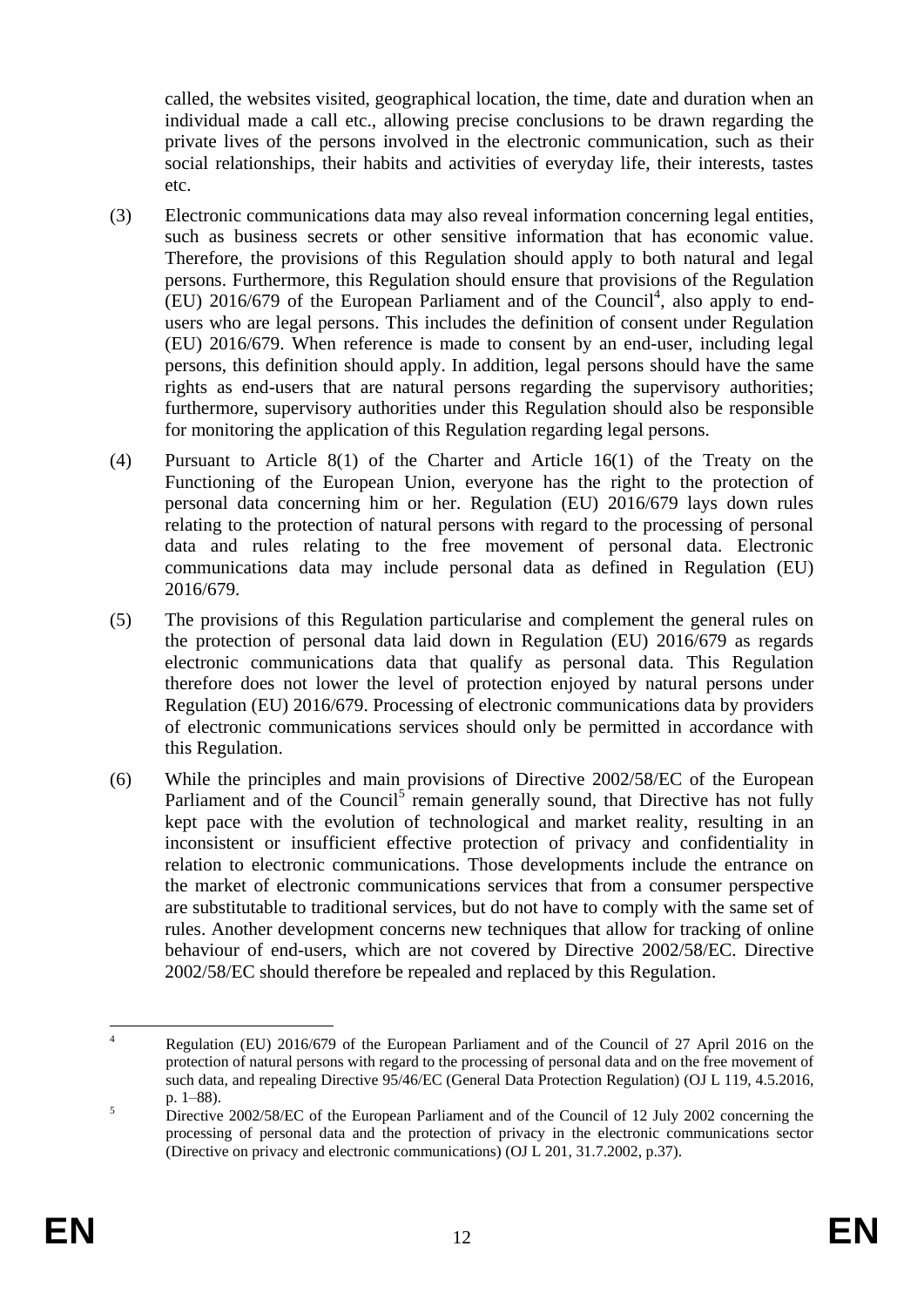- (7) The Member States should be allowed, within the limits of this Regulation, to maintain or introduce national provisions to further specify and clarify the application of the rules of this Regulation in order to ensure an effective application and interpretation of those rules. Therefore, the margin of discretion, which Member States have in this regard, should maintain a balance between the protection of private life and personal data and the free movement of electronic communications data.
- (8) This Regulation should apply to providers of electronic communications services, to providers of publicly available directories, and to software providers permitting electronic communications, including the retrieval and presentation of information on the internet. This Regulation should also apply to natural and legal persons who use electronic communications services to send direct marketing commercial communications or collect information related to or stored in end-users' terminal equipment.
- (9) This Regulation should apply to electronic communications data processed in connection with the provision and use of electronic communications services in the Union, regardless of whether or not the processing takes place in the Union. Moreover, in order not to deprive end-users in the Union of effective protection, this Regulation should also apply to electronic communications data processed in connection with the provision of electronic communications services from outside the Union to end-users in the Union.
- (10) Radio equipment and its software which is placed on the internal market in the Union, must comply with Directive 2014/53/EU of the European Parliament and of the Council<sup>6</sup>. This Regulation should not affect the applicability of any of the requirements of Directive 2014/53/EU nor the power of the Commission to adopt delegated acts pursuant to Directive 2014/53/EU requiring that specific categories or classes of radio equipment incorporate safeguards to ensure that personal data and privacy of end-users are protected.
- (11) The services used for communications purposes, and the technical means of their delivery, have evolved considerably. End-users increasingly replace traditional voice telephony, text messages (SMS) and electronic mail conveyance services in favour of functionally equivalent online services such as Voice over IP, messaging services and web-based e-mail services. In order to ensure an effective and equal protection of endusers when using functionally equivalent services, this Regulation uses the definition of electronic communications services set forth in the [Directive of the European Parliament and of the Council establishing the European Electronic Communications  $Code<sup>7</sup>]$ . That definition encompasses not only internet access services and services consisting wholly or partly in the conveyance of signals but also interpersonal communications services, which may or may not be number-based, such as for example, Voice over IP, messaging services and web-based e-mail services. The protection of confidentiality of communications is crucial also as regards interpersonal communications services that are ancillary to another service; therefore, such type of services also having a communication functionality should be covered by this Regulation.

 $\overline{6}$ <sup>6</sup> Directive 2014/53/EU of the European Parliament and of the Council of 16 April 2014 on the harmonisation of the laws of the Member States relating to the making available on the market of radio equipment and repealing Directive 1999/5/EC (OJ L 153, 22.5.2014, p. 62).

<sup>&</sup>lt;sup>7</sup> Commission proposal for a Directive of the European Parliament and of the Council establishing the European Electronic Communications Code (Recast) (COM/2016/0590 final - 2016/0288 (COD)).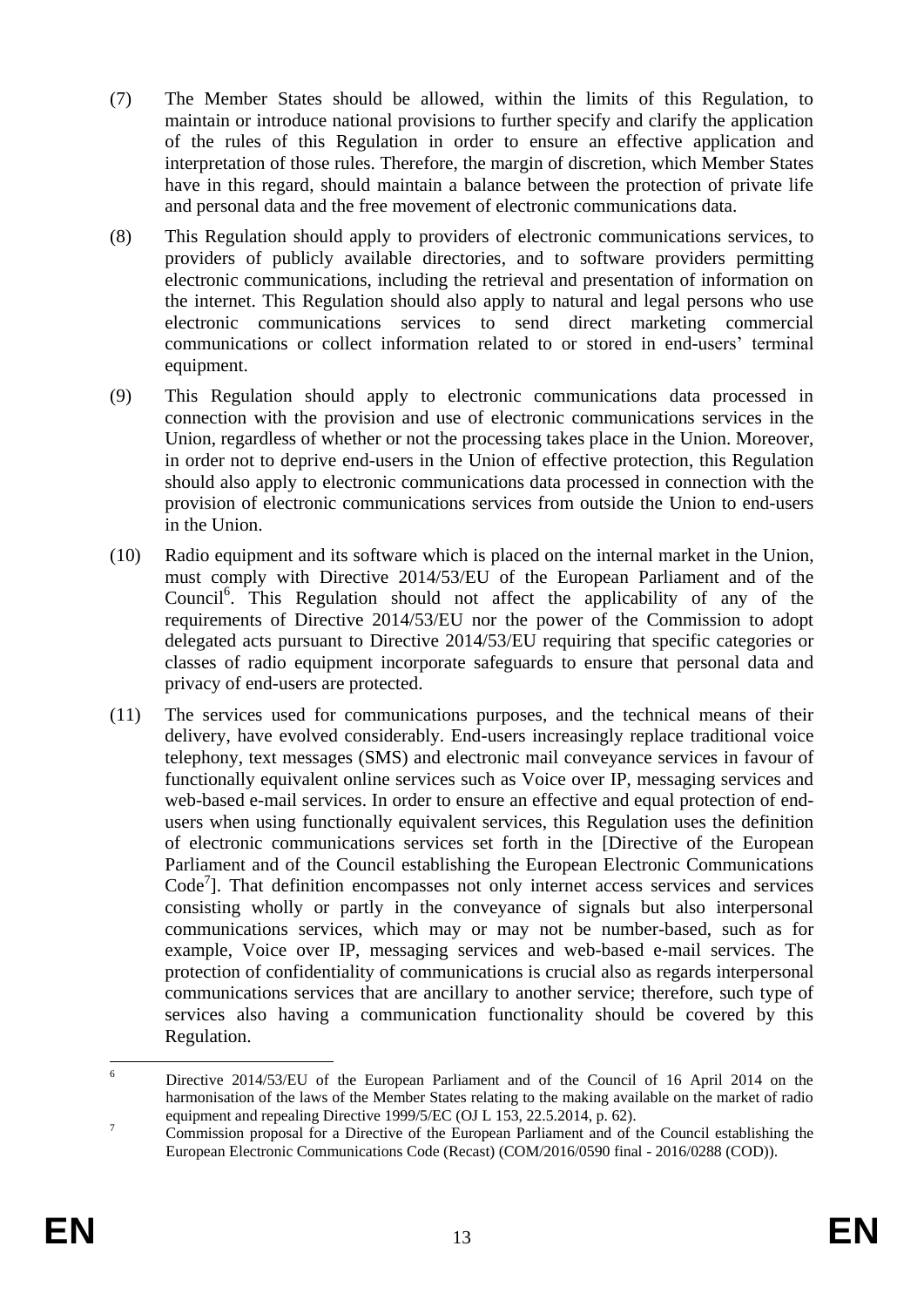- (12) Connected devices and machines increasingly communicate with each other by using electronic communications networks (Internet of Things). The transmission of machine-to-machine communications involves the conveyance of signals over a network and, hence, usually constitutes an electronic communications service. In order to ensure full protection of the rights to privacy and confidentiality of communications, and to promote a trusted and secure Internet of Things in the digital single market, it is necessary to clarify that this Regulation should apply to the transmission of machine-to-machine communications. Therefore, the principle of confidentiality enshrined in this Regulation should also apply to the transmission of machine-to-machine communications. Specific safeguards could also be adopted under sectorial legislation, as for instance Directive 2014/53/EU.
- (13) The development of fast and efficient wireless technologies has fostered the increasing availability for the public of internet access via wireless networks accessible by anyone in public and semi-private spaces such as 'hotspots' situated at different places within a city, department stores, shopping malls and hospitals. To the extent that those communications networks are provided to an undefined group of end-users, the confidentiality of the communications transmitted through such networks should be protected. The fact that wireless electronic communications services may be ancillary to other services should not stand in the way of ensuring the protection of confidentiality of communications data and application of this Regulation. Therefore, this Regulation should apply to electronic communications data using electronic communications services and public communications networks. In contrast, this Regulation should not apply to closed groups of end-users such as corporate networks, access to which is limited to members of the corporation.
- (14) Electronic communications data should be defined in a sufficiently broad and technology neutral way so as to encompass any information concerning the content transmitted or exchanged (electronic communications content) and the information concerning an end-user of electronic communications services processed for the purposes of transmitting, distributing or enabling the exchange of electronic communications content; including data to trace and identify the source and destination of a communication, geographical location and the date, time, duration and the type of communication. Whether such signals and the related data are conveyed by wire, radio, optical or electromagnetic means, including satellite networks, cable networks, fixed (circuit- and packet-switched, including internet) and mobile terrestrial networks, electricity cable systems, the data related to such signals should be considered as electronic communications metadata and therefore be subject to the provisions of this Regulation. Electronic communications metadata may include information that is part of the subscription to the service when such information is processed for the purposes of transmitting, distributing or exchanging electronic communications content.
- (15) Electronic communications data should be treated as confidential. This means that any interference with the transmission of electronic communications data, whether directly by human intervention or through the intermediation of automated processing by machines, without the consent of all the communicating parties should be prohibited. The prohibition of interception of communications data should apply during their conveyance, i.e. until receipt of the content of the electronic communication by the intended addressee. Interception of electronic communications data may occur, for example, when someone other than the communicating parties, listens to calls, reads, scans or stores the content of electronic communications, or the associated metadata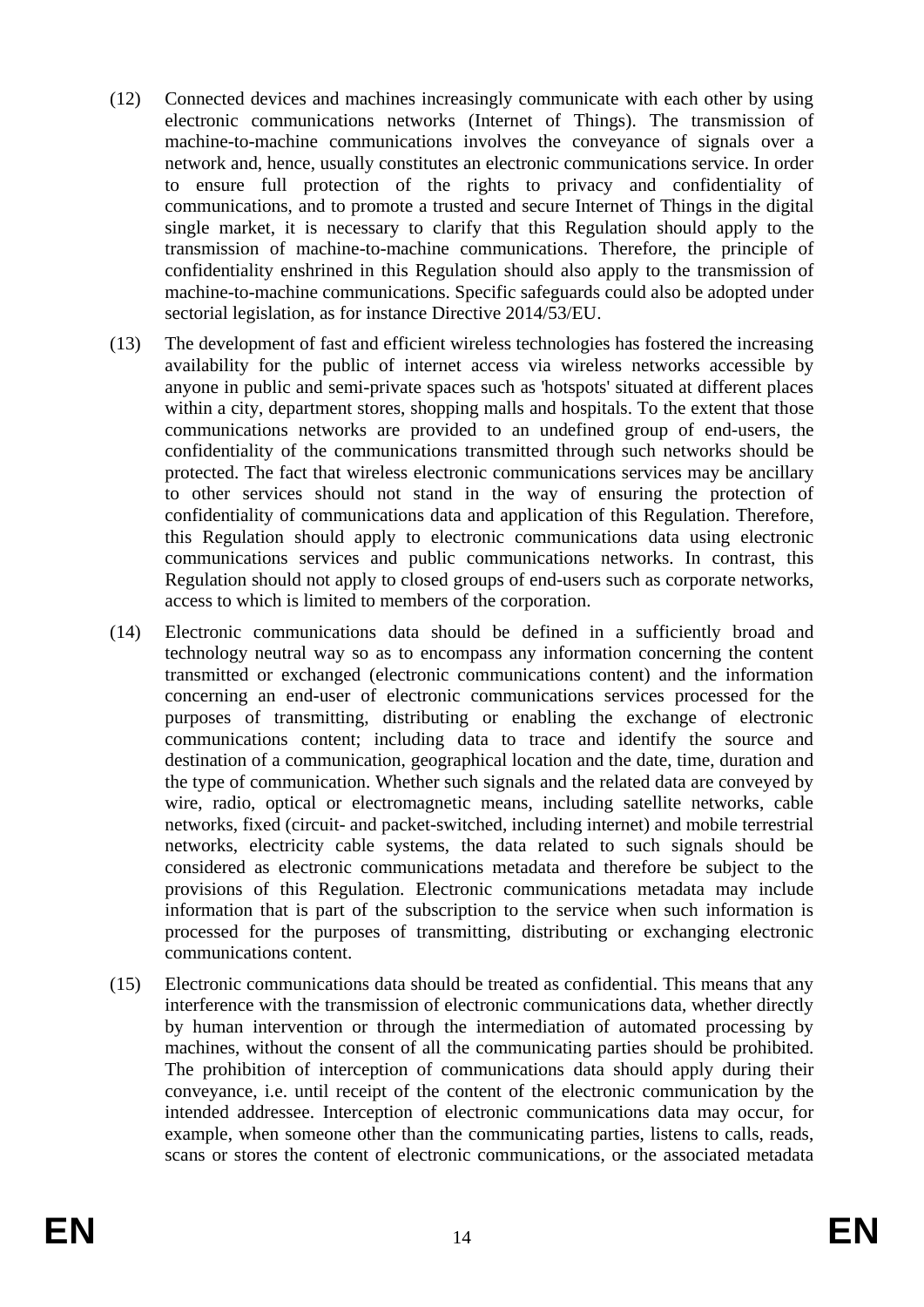for purposes other than the exchange of communications. Interception also occurs when third parties monitor websites visited, timing of the visits, interaction with others, etc., without the consent of the end-user concerned. As technology evolves, the technical ways to engage in interception have also increased. Such ways may range from the installation of equipment that gathers data from terminal equipment over targeted areas, such as the so-called IMSI (International Mobile Subscriber Identity) catchers, to programs and techniques that, for example, surreptitiously monitor browsing habits for the purpose of creating end-user profiles. Other examples of interception include capturing payload data or content data from unencrypted wireless networks and routers, including browsing habits without the end-users' consent.

- (16) The prohibition of storage of communications is not intended to prohibit any automatic, intermediate and transient storage of this information insofar as this takes place for the sole purpose of carrying out the transmission in the electronic communications network. It should not prohibit either the processing of electronic communications data to ensure the security and continuity of the electronic communications services, including checking security threats such as the presence of malware or the processing of metadata to ensure the necessary quality of service requirements, such as latency, jitter etc.
- (17) The processing of electronic communications data can be useful for businesses, consumers and society as a whole. Vis-à-vis Directive 2002/58/EC, this Regulation broadens the possibilities for providers of electronic communications services to process electronic communications metadata, based on end-users consent. However, end-users attach great importance to the confidentiality of their communications, including their online activities, and that they want to control the use of electronic communications data for purposes other than conveying the communication. Therefore, this Regulation should require providers of electronic communications services to obtain end-users' consent to process electronic communications metadata, which should include data on the location of the device generated for the purposes of granting and maintaining access and connection to the service. Location data that is generated other than in the context of providing electronic communications services should not be considered as metadata. Examples of commercial usages of electronic communications metadata by providers of electronic communications services may include the provision of heatmaps; a graphical representation of data using colors to indicate the presence of individuals. To display the traffic movements in certain directions during a certain period of time, an identifier is necessary to link the positions of individuals at certain time intervals. This identifier would be missing if anonymous data were to be used and such movement could not be displayed. Such usage of electronic communications metadata could, for example, benefit public authorities and public transport operators to define where to develop new infrastructure, based on the usage of and pressure on the existing structure. Where a type of processing of electronic communications metadata, in particular using new technologies, and taking into account the nature, scope, context and purposes of the processing, is likely to result in a high risk to the rights and freedoms of natural persons, a data protection impact assessment and, as the case may be, a consultation of the supervisory authority should take place prior to the processing, in accordance with Articles 35 and 36 of Regulation (EU) 2016/679.
- (18) End-users may consent to the processing of their metadata to receive specific services such as protection services against fraudulent activities (by analysing usage data, location and customer account in real time). In the digital economy, services are often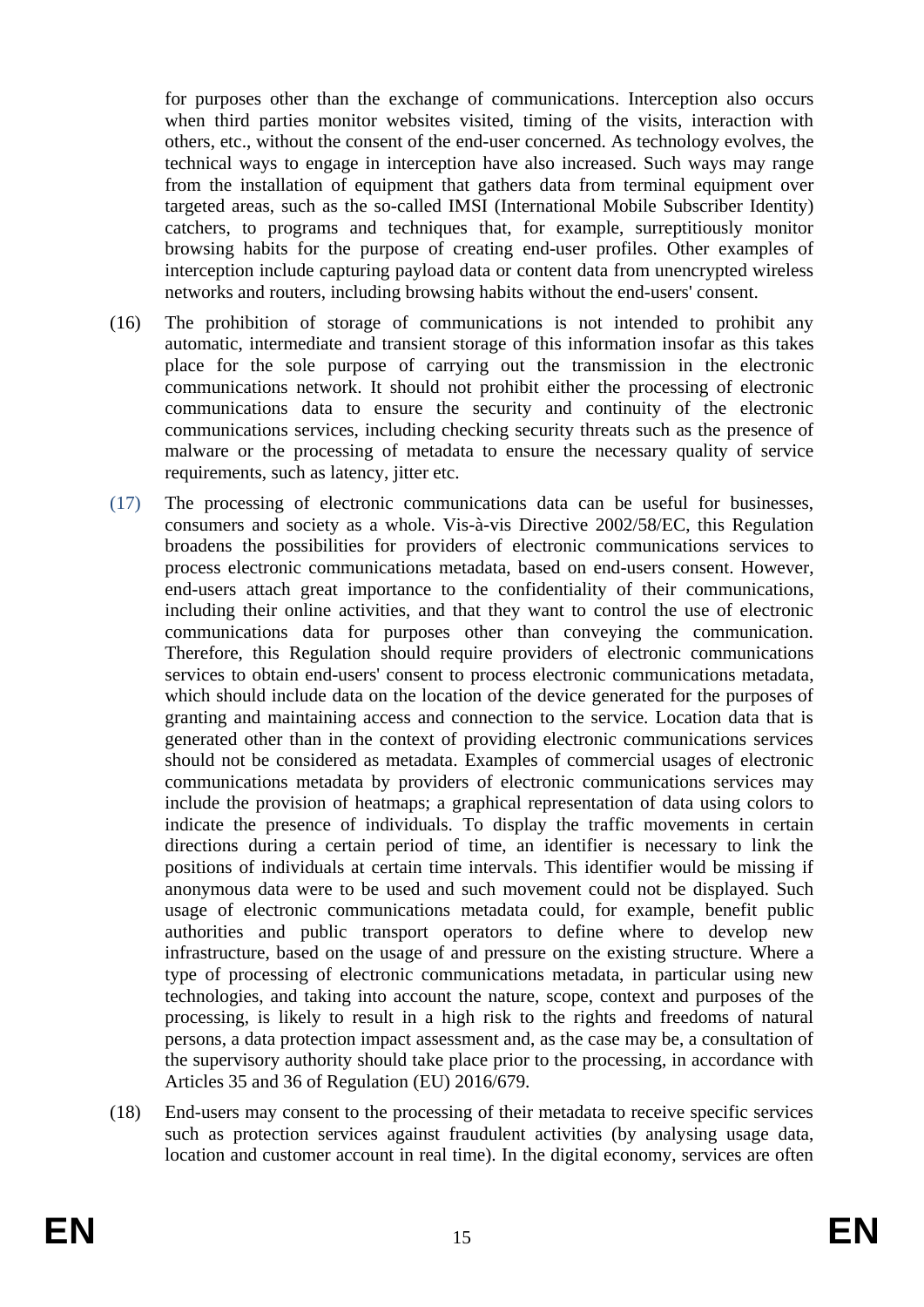supplied against counter-performance other than money, for instance by end-users being exposed to advertisements. For the purposes of this Regulation, consent of an end-user, regardless of whether the latter is a natural or a legal person, should have the same meaning and be subject to the same conditions as the data subject's consent under Regulation (EU) 2016/679. Basic broadband internet access and voice communications services are to be considered as essential services for individuals to be able to communicate and participate to the benefits of the digital economy. Consent for processing data from internet or voice communication usage will not be valid if the data subject has no genuine and free choice, or is unable to refuse or withdraw consent without detriment.

- (19) The content of electronic communications pertains to the essence of the fundamental right to respect for private and family life, home and communications protected under Article 7 of the Charter. Any interference with the content of electronic communications should be allowed only under very clear defined conditions, for specific purposes and be subject to adequate safeguards against abuse. This Regulation provides for the possibility of providers of electronic communications services to process electronic communications data in transit, with the informed consent of all the end-users concerned. For example, providers may offer services that entail the scanning of emails to remove certain pre-defined material. Given the sensitivity of the content of communications, this Regulation sets forth a presumption that the processing of such content data will result in high risks to the rights and freedoms of natural persons. When processing such type of data, the provider of the electronic communications service should always consult the supervisory authority prior to the processing. Such consultation should be in accordance with Article 36 (2) and (3) of Regulation (EU) 2016/679. The presumption does not encompass the processing of content data to provide a service requested by the end-user where the end-user has consented to such processing and it is carried out for the purposes and duration strictly necessary and proportionate for such service. After electronic communications content has been sent by the end-user and received by the intended end-user or end-users, it may be recorded or stored by the end-user, end-users or by a third party entrusted by them to record or store such data. Any processing of such data must comply with Regulation (EU) 2016/679.
- (20) Terminal equipment of end-users of electronic communications networks and any information relating to the usage of such terminal equipment, whether in particular is stored in or emitted by such equipment, requested from or processed in order to enable it to connect to another device and or network equipment, are part of the private sphere of the end-users requiring protection under the Charter of Fundamental Rights of the European Union and the European Convention for the Protection of Human Rights and Fundamental Freedoms. Given that such equipment contains or processes information that may reveal details of an individual's emotional, political, social complexities, including the content of communications, pictures, the location of individuals by accessing the device's GPS capabilities, contact lists, and other information already stored in the device, the information related to such equipment requires enhanced privacy protection. Furthermore, the so-called spyware, web bugs, hidden identifiers, tracking cookies and other similar unwanted tracking tools can enter end-user's terminal equipment without their knowledge in order to gain access to information, to store hidden information and to trace the activities. Information related to the enduser's device may also be collected remotely for the purpose of identification and tracking, using techniques such as the so-called 'device fingerprinting', often without the knowledge of the end-user, and may seriously intrude upon the privacy of these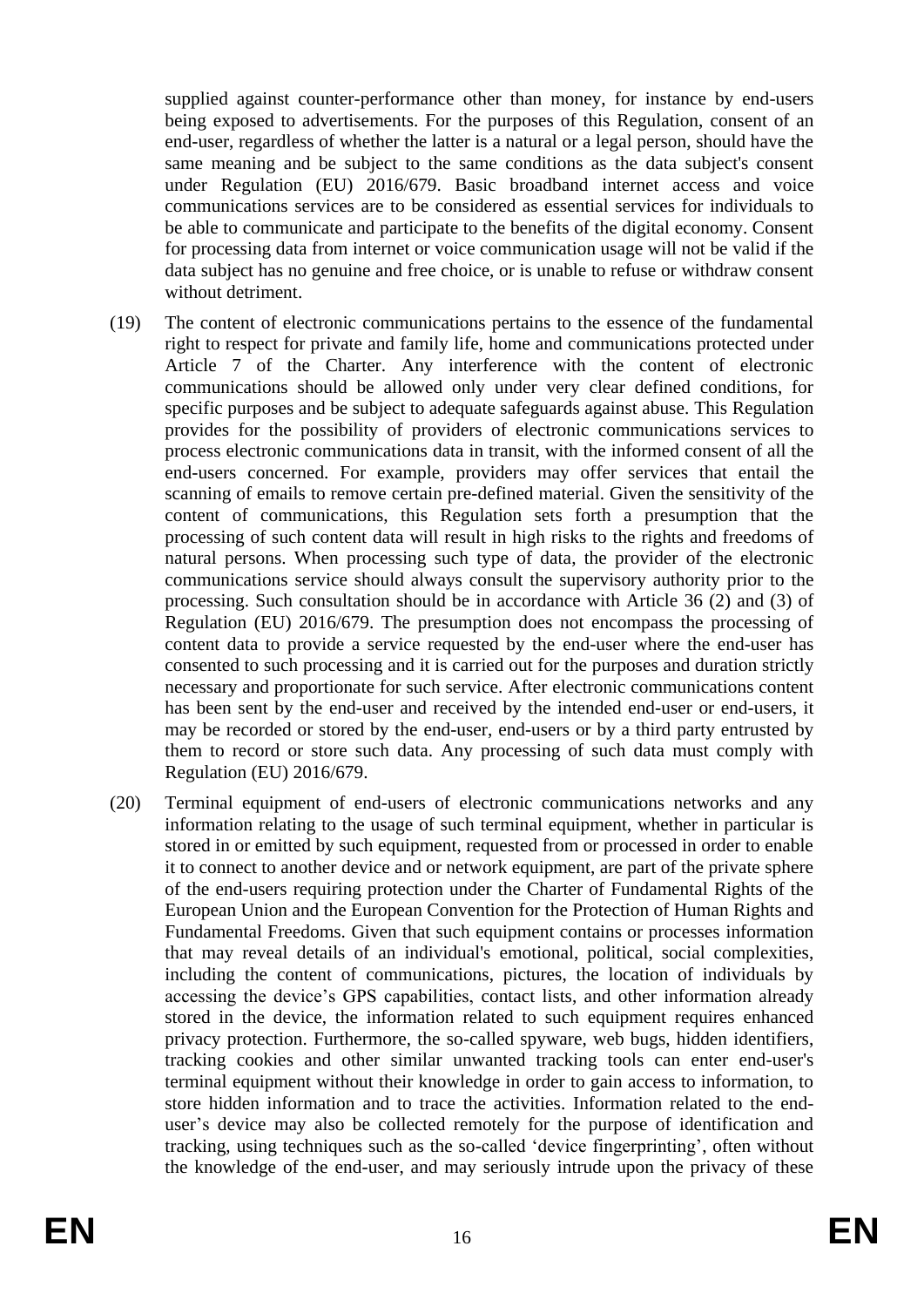end-users. Techniques that surreptitiously monitor the actions of end-users, for example by tracking their activities online or the location of their terminal equipment, or subvert the operation of the end-users' terminal equipment pose a serious threat to the privacy of end-users. Therefore, any such interference with the end-user's terminal equipment should be allowed only with the end-user's consent and for specific and transparent purposes.

- (21) Exceptions to the obligation to obtain consent to make use of the processing and storage capabilities of terminal equipment or to access information stored in terminal equipment should be limited to situations that involve no, or only very limited, intrusion of privacy. For instance, consent should not be requested for authorizing the technical storage or access which is strictly necessary and proportionate for the legitimate purpose of enabling the use of a specific service explicitly requested by the end-user. This may include the storing of cookies for the duration of a single established session on a website to keep track of the end-user's input when filling in online forms over several pages. Cookies can also be a legitimate and useful tool, for example, in measuring web traffic to a website. Information society providers that engage in configuration checking to provide the service in compliance with the enduser's settings and the mere logging of the fact that the end-user's device is unable to receive content requested by the end-user should not constitute access to such a device or use of the device processing capabilities.
- (22) The methods used for providing information and obtaining end-user's consent should be as user-friendly as possible. Given the ubiquitous use of tracking cookies and other tracking techniques, end-users are increasingly requested to provide consent to store such tracking cookies in their terminal equipment. As a result, end-users are overloaded with requests to provide consent. The use of technical means to provide consent, for example, through transparent and user-friendly settings, may address this problem. Therefore, this Regulation should provide for the possibility to express consent by using the appropriate settings of a browser or other application. The choices made by end-users when establishing its general privacy settings of a browser or other application should be binding on, and enforceable against, any third parties. Web browsers are a type of software application that permits the retrieval and presentation of information on the internet. Other types of applications, such as the ones that permit calling and messaging or provide route guidance, have also the same capabilities. Web browsers mediate much of what occurs between the end-user and the website. From this perspective, they are in a privileged position to play an active role to help the end-user to control the flow of information to and from the terminal equipment. More particularly web browsers may be used as gatekeepers, thus helping end-users to prevent information from their terminal equipment (for example smart phone, tablet or computer) from being accessed or stored.
- (23) The principles of data protection by design and by default were codified under Article 25 of Regulation (EU) 2016/679. Currently, the default settings for cookies are set in most current browsers to 'accept all cookies'. Therefore providers of software enabling the retrieval and presentation of information on the internet should have an obligation to configure the software so that it offers the option to prevent third parties from storing information on the terminal equipment; this is often presented as 'reject third party cookies'. End-users should be offered a set of privacy setting options, ranging from higher (for example, 'never accept cookies') to lower (for example, 'always accept cookies') and intermediate (for example, 'reject third party cookies' or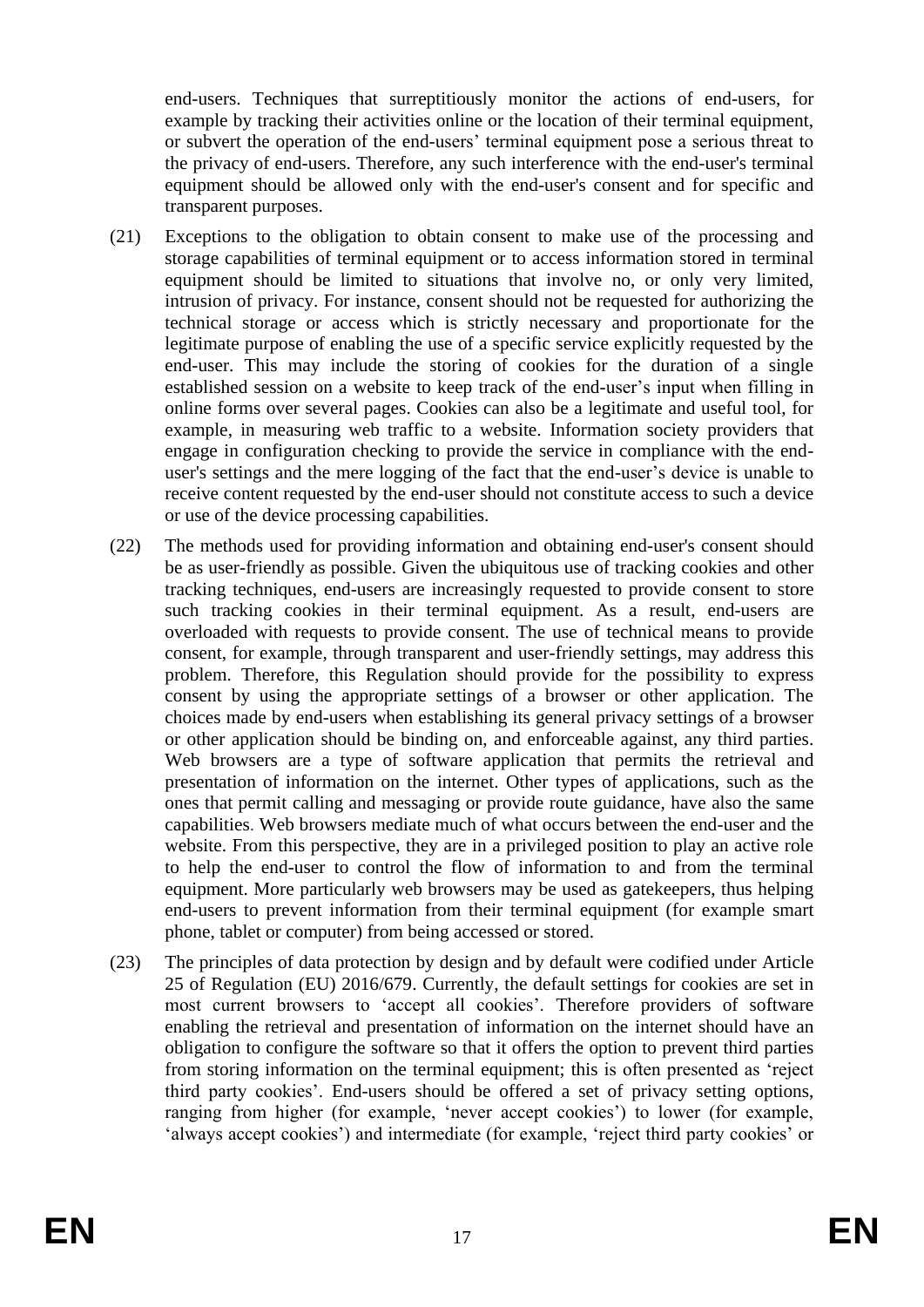'only accept first party cookies'). Such privacy settings should be presented in a an easily visible and intelligible manner.

- (24) For web browsers to be able to obtain end-users' consent as defined under Regulation (EU) 2016/679, for example, to the storage of third party tracking cookies, they should, among others, require a clear affirmative action from the end-user of terminal equipment to signify his or her freely given, specific informed, and unambiguous agreement to the storage and access of such cookies in and from the terminal equipment. Such action may be considered to be affirmative, for example, if end-users are required to actively select 'accept third party cookies' to confirm their agreement and are given the necessary information to make the choice. To this end, it is necessary to require providers of software enabling access to internet that, at the moment of installation, end-users are informed about the possibility to choose the privacy settings among the various options and ask them to make a choice. Information provided should not dissuade end-users from selecting higher privacy settings and should include relevant information about the risks associated to allowing third party cookies to be stored in the computer, including the compilation of long-term records of individuals' browsing histories and the use of such records to send targeted advertising. Web browsers are encouraged to provide easy ways for end-users to change the privacy settings at any time during use and to allow the user to make exceptions for or to whitelist certain websites or to specify for which websites (third) party cookies are always or never allowed.
- (25) Accessing electronic communications networks requires the regular emission of certain data packets in order to discover or maintain a connection with the network or other devices on the network. Furthermore, devices must have a unique address assigned in order to be identifiable on that network. Wireless and cellular telephone standards similarly involve the emission of active signals containing unique identifiers such as a MAC address, the IMEI (International Mobile Station Equipment Identity), the IMSI etc. A single wireless base station (i.e. a transmitter and receiver), such as a wireless access point, has a specific range within which such information may be captured. Service providers have emerged who offer tracking services based on the scanning of equipment related information with diverse functionalities, including people counting, providing data on the number of people waiting in line, ascertaining the number of people in a specific area, etc. This information may be used for more intrusive purposes, such as to send commercial messages to end-users, for example when they enter stores, with personalized offers. While some of these functionalities do not entail high privacy risks, others do, for example, those involving the tracking of individuals over time, including repeated visits to specified locations. Providers engaged in such practices should display prominent notices located on the edge of the area of coverage informing end-users prior to entering the defined area that the technology is in operation within a given perimeter, the purpose of the tracking, the person responsible for it and the existence of any measure the end-user of the terminal equipment can take to minimize or stop the collection. Additional information should be provided where personal data are collected pursuant to Article 13 of Regulation (EU) 2016/679.
- (26) When the processing of electronic communications data by providers of electronic communications services falls within its scope, this Regulation should provide for the possibility for the Union or Member States under specific conditions to restrict by law certain obligations and rights when such a restriction constitutes a necessary and proportionate measure in a democratic society to safeguard specific public interests,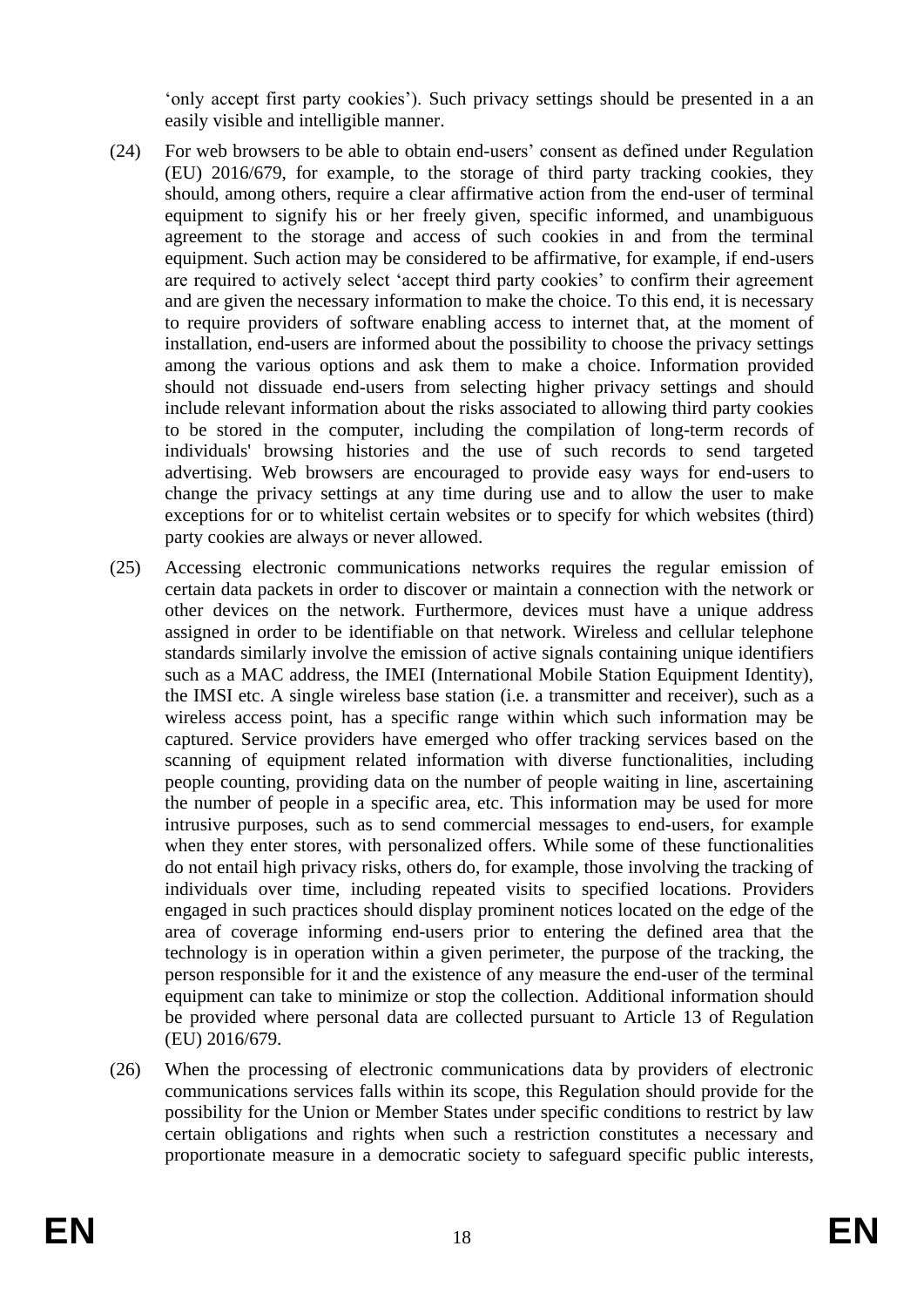including national security, defence, public security and the prevention, investigation, detection or prosecution of criminal offences or the execution of criminal penalties, including the safeguarding against and the prevention of threats to public security and other important objectives of general public interest of the Union or of a Member State, in particular an important economic or financial interest of the Union or of a Member State, or a monitoring, inspection or regulatory function connected to the exercise of official authority for such interests. Therefore, this Regulation should not affect the ability of Member States to carry out lawful interception of electronic communications or take other measures, if necessary and proportionate to safeguard the public interests mentioned above, in accordance with the Charter of Fundamental Rights of the European Union and the European Convention for the Protection of Human Rights and Fundamental Freedoms, as interpreted by the Court of Justice of the European Union and of the European Court of Human Rights. Providers of electronic communications services should provide for appropriate procedures to facilitate legitimate requests of competent authorities, where relevant also taking into account the role of the representative designated pursuant to Article 3(3).

- (27) As regards calling line identification, it is necessary to protect the right of the calling party to withhold the presentation of the identification of the line from which the call is being made and the right of the called party to reject calls from unidentified lines. Certain end-users, in particular help lines, and similar organisations, have an interest in guaranteeing the anonymity of their callers. As regards connected line identification, it is necessary to protect the right and the legitimate interest of the called party to withhold the presentation of the identification of the line to which the calling party is actually connected.
- (28) There is justification for overriding the elimination of calling line identification presentation in specific cases. End-users' rights to privacy with regard to calling line identification should be restricted where this is necessary to trace nuisance calls and with regard to calling line identification and location data where this is necessary to allow emergency services, such as eCall, to carry out their tasks as effectively as possible.
- (29) Technology exists that enables providers of electronic communications services to limit the reception of unwanted calls by end-users in different ways, including blocking silent calls and other fraudulent and nuisance calls. Providers of publicly available number-based interpersonal communications services should deploy this technology and protect end-users against nuisance calls and free of charge. Providers should ensure that end-users are aware of the existence of such functionalities, for instance, by publicising the fact on their webpage.
- (30) Publicly available directories of end-users of electronic communications services are widely distributed. Publicly available directories means any directory or service containing end-users information such as phone numbers (including mobile phone numbers), email address contact details and includes inquiry services. The right to privacy and to protection of the personal data of a natural person requires that endusers that are natural persons are asked for consent before their personal data are included in a directory. The legitimate interest of legal entities requires that end-users that are legal entities have the right to object to the data related to them being included in a directory.
- (31) If end-users that are natural persons give their consent to their data being included in such directories, they should be able to determine on a consent basis which categories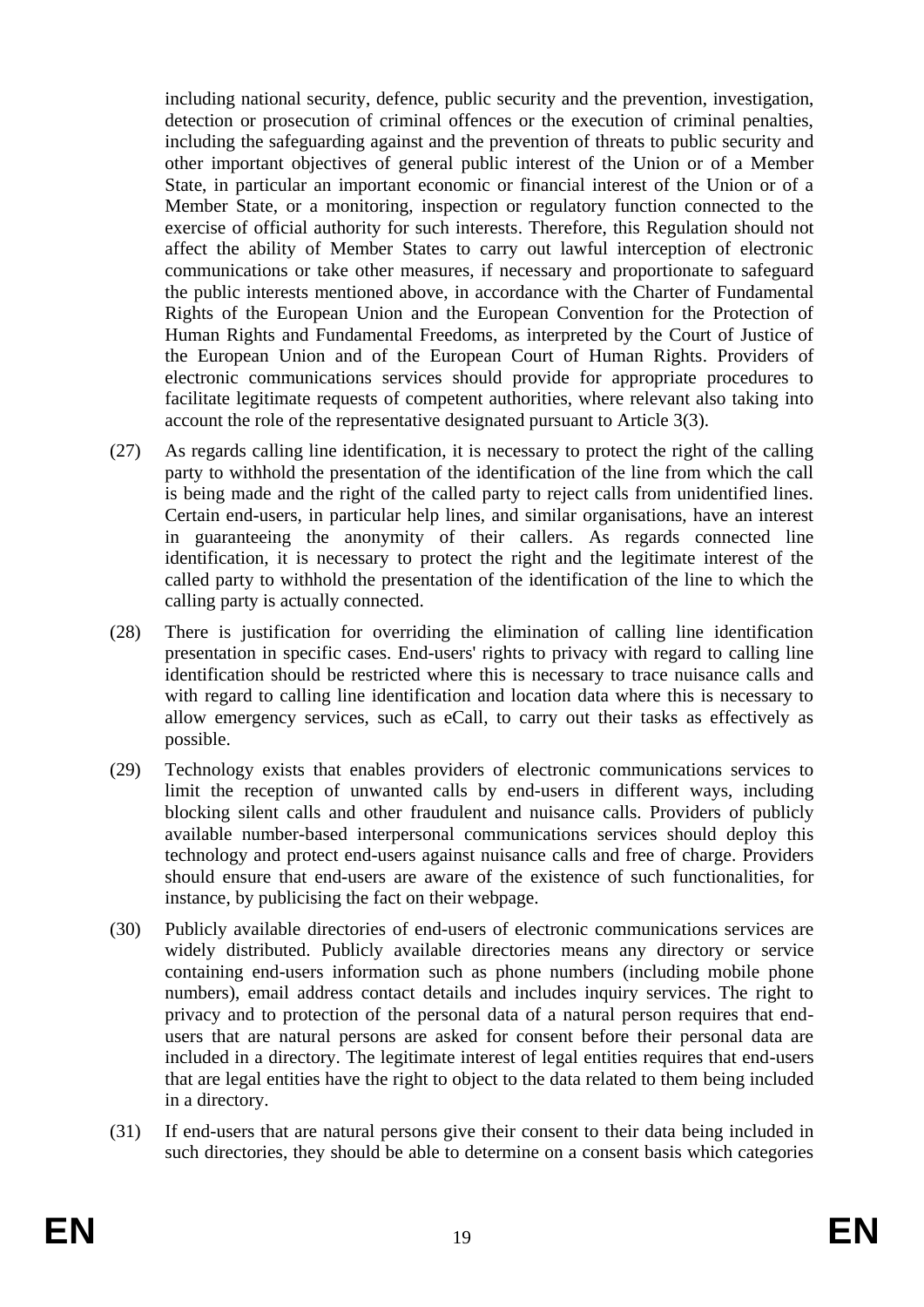of personal data are included in the directory (for example name, email address, home address, user name, phone number). In addition, providers of publicly available directories should inform the end-users of the purposes of the directory and of the search functions of the directory before including them in that directory. End-users should be able to determine by consent on the basis of which categories of personal data their contact details can be searched. The categories of personal data included in the directory and the categories of personal data on the basis of which the end-user's contact details can be searched should not necessarily be the same.

- (32) In this Regulation, direct marketing refers to any form of advertising by which a natural or legal person sends direct marketing communications directly to one or more identified or identifiable end-users using electronic communications services. In addition to the offering of products and services for commercial purposes, this should also include messages sent by political parties that contact natural persons via electronic communications services in order to promote their parties. The same should apply to messages sent by other non-profit organisations to support the purposes of the organisation.
- (33) Safeguards should be provided to protect end-users against unsolicited communications for direct marketing purposes, which intrude into the private life of end-users. The degree of privacy intrusion and nuisance is considered relatively similar independently of the wide range of technologies and channels used to conduct these electronic communications, whether using automated calling and communication systems, instant messaging applications, emails, SMS, MMS, Bluetooth, etc. It is therefore justified to require that consent of the end-user is obtained before commercial electronic communications for direct marketing purposes are sent to endusers in order to effectively protect individuals against the intrusion into their private life as well as the legitimate interest of legal persons. Legal certainty and the need to ensure that the rules protecting against unsolicited electronic communications remain future-proof justify the need to define a single set of rules that do not vary according to the technology used to convey these unsolicited communications, while at the same time guaranteeing an equivalent level of protection for all citizens throughout the Union. However, it is reasonable to allow the use of e-mail contact details within the context of an existing customer relationship for the offering of similar products or services. Such possibility should only apply to the same company that has obtained the electronic contact details in accordance with Regulation (EU) 2016/679.
- (34) When end-users have provided their consent to receiving unsolicited communications for direct marketing purposes, they should still be able to withdraw their consent at any time in an easy manner. To facilitate effective enforcement of Union rules on unsolicited messages for direct marketing, it is necessary to prohibit the masking of the identity and the use of false identities, false return addresses or numbers while sending unsolicited commercial communications for direct marketing purposes. Unsolicited marketing communications should therefore be clearly recognizable as such and should indicate the identity of the legal or the natural person transmitting the communication or on behalf of whom the communication is transmitted and provide the necessary information for recipients to exercise their right to oppose to receiving further written and/or oral marketing messages.
- (35) In order to allow easy withdrawal of consent, legal or natural persons conducting direct marketing communications by email should present a link, or a valid electronic mail address, which can be easily used by end-users to withdraw their consent. Legal or natural persons conducting direct marketing communications through voice-to-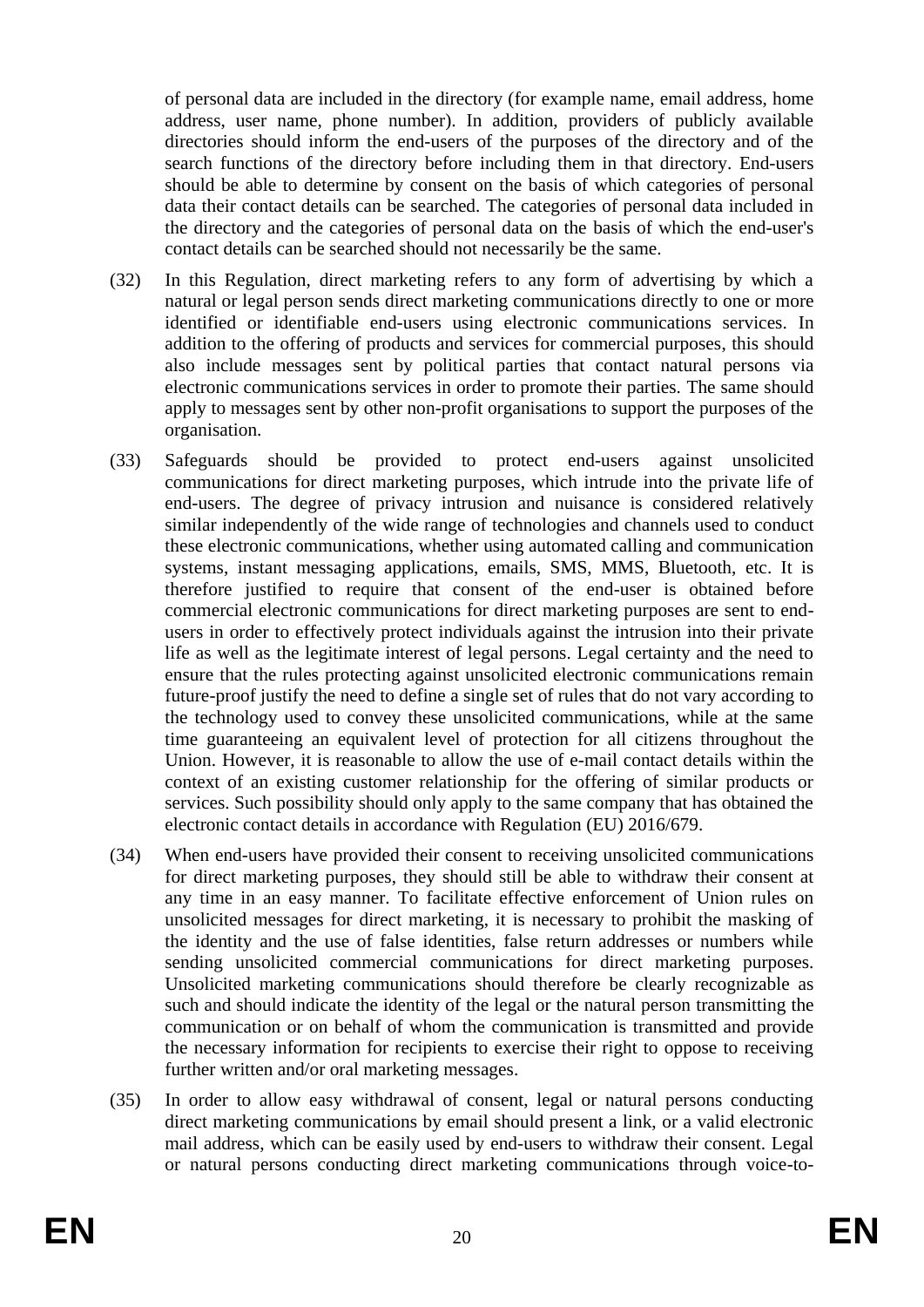voice calls and through calls by automating calling and communication systems should display their identity line on which the company can be called or present a specific code identifying the fact that the call is a marketing call.

- (36) Voice-to-voice direct marketing calls that do not involve the use of automated calling and communication systems, given that they are more costly for the sender and impose no financial costs on end-users. Member States should therefore be able to establish and or maintain national systems only allowing such calls to end-users who have not objected.
- (37) Service providers who offer electronic communications services should inform endusers of measures they can take to protect the security of their communications for instance by using specific types of software or encryption technologies. The requirement to inform end-users of particular security risks does not discharge a service provider from the obligation to take, at its own costs, appropriate and immediate measures to remedy any new, unforeseen security risks and restore the normal security level of the service. The provision of information about security risks to the subscriber should be free of charge. Security is appraised in the light of Article 32 of Regulation (EU) 2016/679.
- (38) To ensure full consistency with Regulation (EU) 2016/679, the enforcement of the provisions of this Regulation should be entrusted to the same authorities responsible for the enforcement of the provisions Regulation (EU) 2016/679 and this Regulation relies on the consistency mechanism of Regulation (EU) 2016/679. Member States should be able to have more than one supervisory authority, to reflect their constitutional, organisational and administrative structure. The supervisory authorities should also be responsible for monitoring the application of this Regulation regarding electronic communications data for legal entities. Such additional tasks should not jeopardise the ability of the supervisory authority to perform its tasks regarding the protection of personal data under Regulation (EU) 2016/679 and this Regulation. Each supervisory authority should be provided with the additional financial and human resources, premises and infrastructure necessary for the effective performance of the tasks under this Regulation.
- (39) Each supervisory authority should be competent on the territory of its own Member State to exercise the powers and to perform the tasks set forth in this Regulation. In order to ensure consistent monitoring and enforcement of this Regulation throughout the Union, the supervisory authorities should have the same tasks and effective powers in each Member State, without prejudice to the powers of prosecutorial authorities under Member State law, to bring infringements of this Regulation to the attention of the judicial authorities and engage in legal proceedings. Member States and their supervisory authorities are encouraged to take account of the specific needs of micro, small and medium-sized enterprises in the application of this Regulation.
- (40) In order to strengthen the enforcement of the rules of this Regulation, each supervisory authority should have the power to impose penalties including administrative fines for any infringement of this Regulation, in addition to, or instead of any other appropriate measures pursuant to this Regulation. This Regulation should indicate infringements and the upper limit and criteria for setting the related administrative fines, which should be determined by the competent supervisory authority in each individual case, taking into account all relevant circumstances of the specific situation, with due regard in particular to the nature, gravity and duration of the infringement and of its consequences and the measures taken to ensure compliance with the obligations under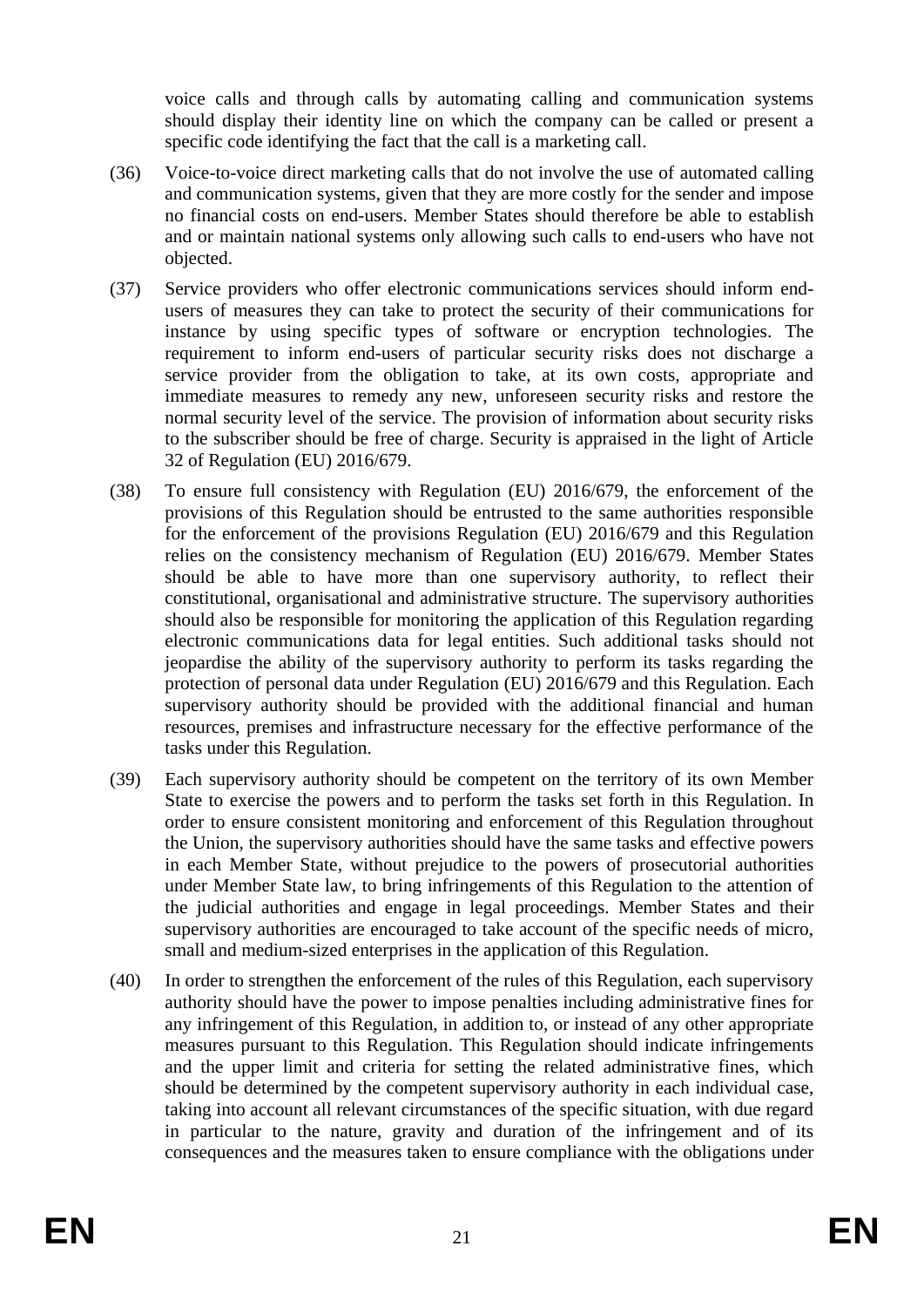this Regulation and to prevent or mitigate the consequences of the infringement. For the purpose of setting a fine under this Regulation, an undertaking should be understood to be an undertaking in accordance with Articles 101 and 102 of the Treaty.

- (41) In order to fulfil the objectives of this Regulation, namely to protect the fundamental rights and freedoms of natural persons and in particular their right to the protection of personal data and to ensure the free movement of personal data within the Union, the power to adopt acts in accordance with Article 290 of the Treaty should be delegated to the Commission to supplement this Regulation. In particular, delegated acts should be adopted in respect of the information to be presented, including by means of standardised icons in order to give an easily visible and intelligible overview of the collection of information emitted by terminal equipment, its purpose, the person responsible for it and of any measure the end-user of the terminal equipment can take to minimise the collection. Delegated acts are also necessary to specify a code to identify direct marketing calls including those made through automated calling and communication systems. It is of particular importance that the Commission carries out appropriate consultations and that those consultations be conducted in accordance with the principles laid down in the Interinstitutional Agreement on Better Law-Making of 13 April 2016<sup>8</sup> . In particular, to ensure equal participation in the preparation of delegated acts, the European Parliament and the Council receive all documents at the same time as Member States' experts, and their experts systematically have access to meetings of Commission expert groups dealing with the preparation of delegated acts. Furthermore, in order to ensure uniform conditions for the implementation of this Regulation, implementing powers should be conferred on the Commission when provided for by this Regulation. Those powers should be exercised in accordance with Regulation (EU) No 182/2011.
- (42) Since the objective of this Regulation, namely to ensure an equivalent level of protection of natural and legal persons and the free flow of electronic communications data throughout the Union, cannot be sufficiently achieved by the Member States and can rather, by reason of the scale or effects of the action, be better achieved at Union level, the Union may adopt measures, in accordance with the principle of subsidiarity as set out in Article 5 of the Treaty on European Union. In accordance with the principle of proportionality as set out in that Article, this Regulation does not go beyond what is necessary in order to achieve that objective.
- (43) Directive 2002/58/EC should be repealed.

HAVE ADOPTED THIS REGULATION:

1 8

Interinstitutional Agreement between the European Parliament, the Council of the European Union and the European Commission on Better Law-Making of 13 April 2016 (OJ L 123, 12.5.2016, p. 1–14).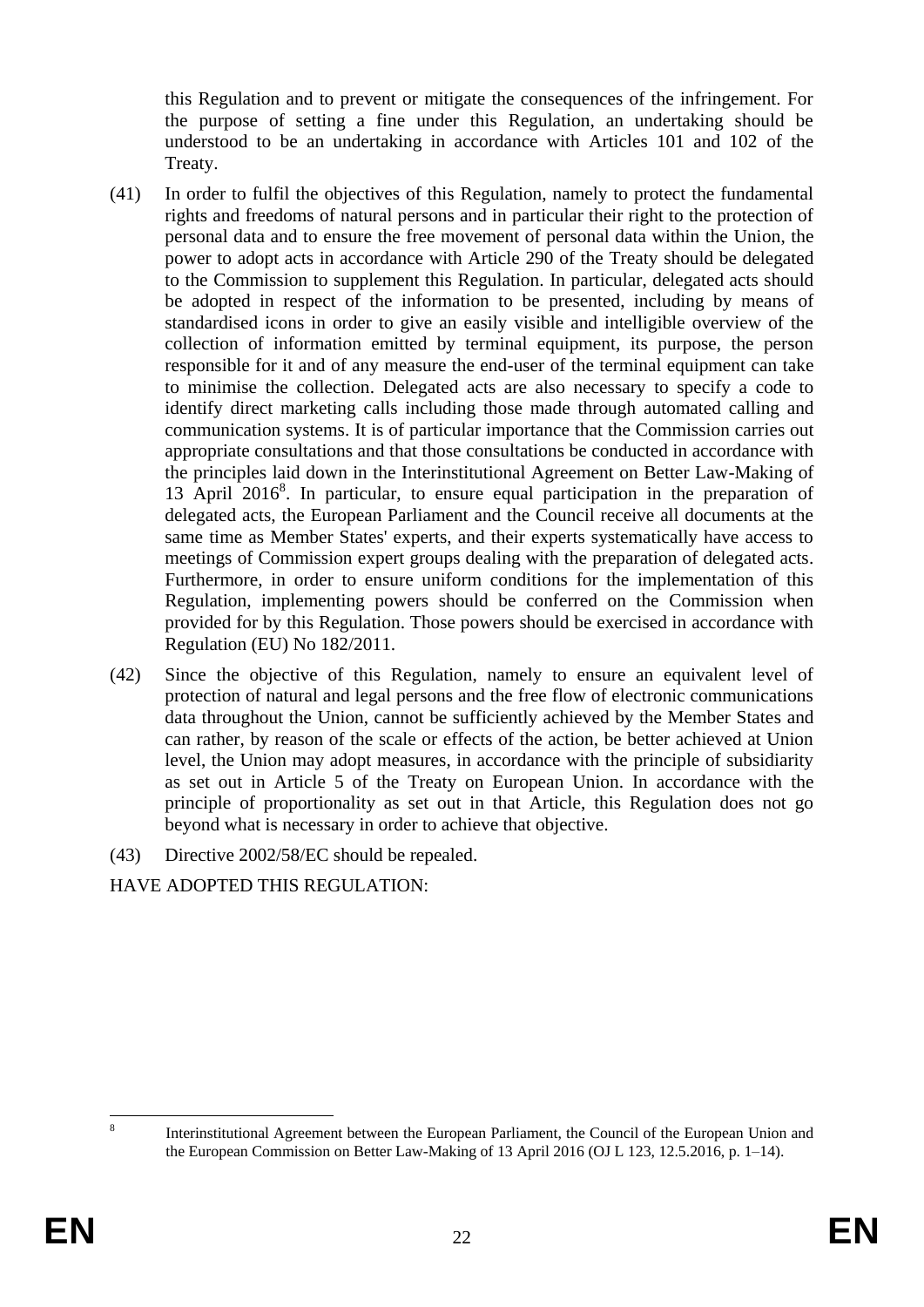# **CHAPTER I GENERAL PROVISIONS**

### *Article 1*

#### *Subject matter*

- 1. This Regulation lays down rules regarding the protection of fundamental rights and freedoms of natural and legal persons in the provision and use of electronic communications services, and in particular, the rights to respect for private life and communications and the protection of natural persons with regard to the processing of personal data.
- 2. This Regulation ensures free movement of electronic communications data and electronic communications services within the Union, which shall be neither restricted nor prohibited for reasons related to the respect for the private life and communications of natural and legal persons and the protection of natural persons with regard to the processing of personal data.
- 3. The provisions of this Regulation particularise and complement Regulation (EU) 2016/679 by laying down specific rules for the purposes mentioned in paragraphs 1 and 2.

# *Article 2*

### *Material Scope*

- 1. This Regulation applies to the processing of electronic communications data carried out in connection with the provision and the use of electronic communications services and to information related to the terminal equipment of end-users.
- 2. This Regulation does not apply to:
- (a) activities which fall outside the scope of Union law;
- (b) activities of the Member States which fall within the scope of Chapter 2 of Title V of the Treaty on European Union;
- (c) electronic communications services which are not publicly available;
- (d) activities of competent authorities for the purposes of the prevention, investigation, detection or prosecution of criminal offences or the execution of criminal penalties, including the safeguarding against and the prevention of threats to public security;
- 3. The processing of electronic communications data by the Union institutions, bodies, offices and agencies is governed by Regulation (EU) 00/0000 [new Regulation replacing Regulation 45/2001].
- 4. This Regulation shall be without prejudice to the application of Directive  $2000/31/\text{EC}^9$ , in particular of the liability rules of intermediary service providers in Articles 12 to 15 of that Directive.
- 5. This Regulation shall be without prejudice to the provisions of Directive 2014/53/EU.

 $\overline{Q}$ Directive 2000/31/EC of the European Parliament and of the Council of 8 June 2000 on certain legal aspects of information society services, in particular electronic commerce, in the Internal Market ('Directive on electronic commerce') (OJ L 178, 17.7.2000, p. 1–16).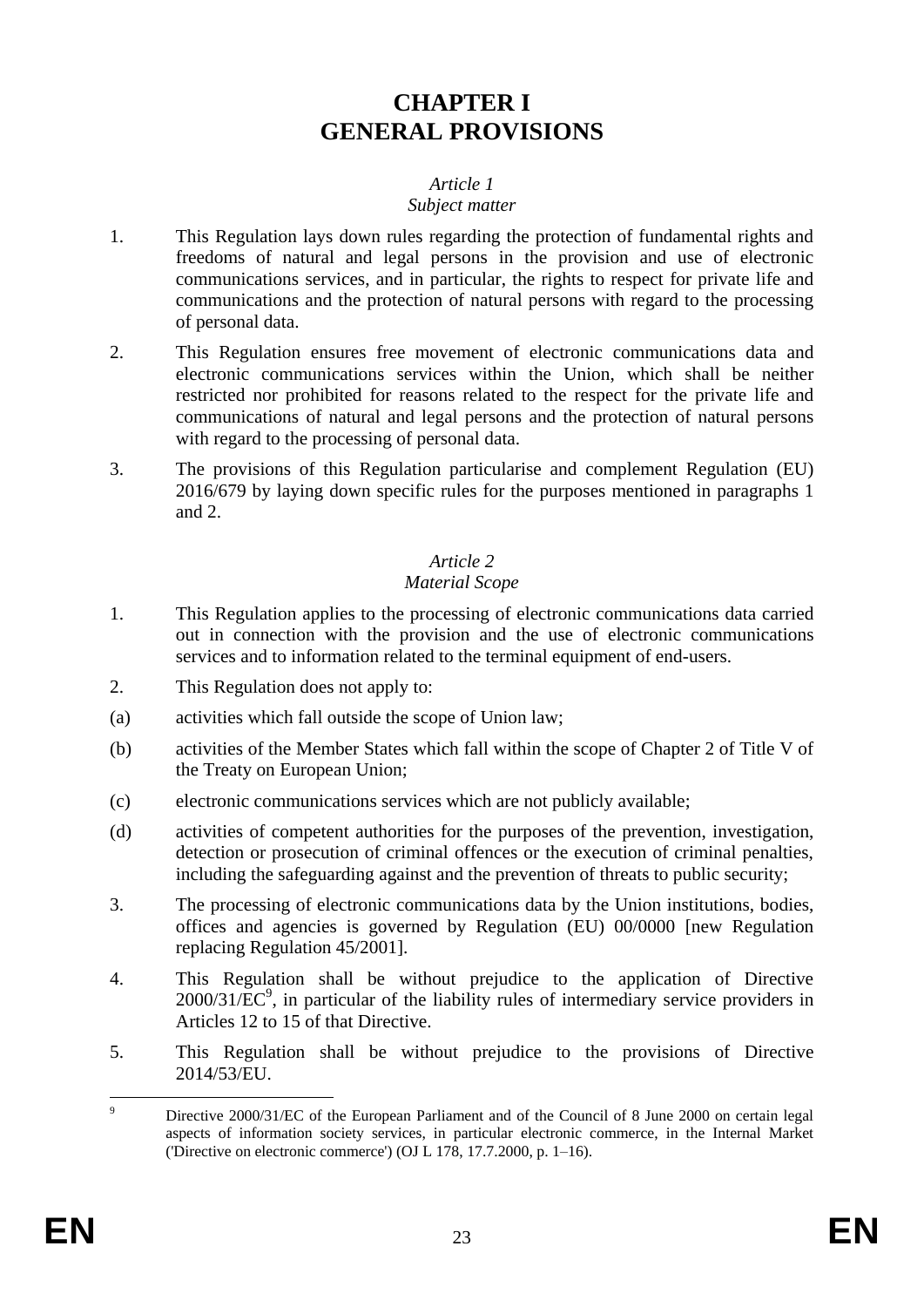#### *Article 3 Territorial scope and representative*

- 1. This Regulation applies to:
- (a) the provision of electronic communications services to end-users in the Union, irrespective of whether a payment of the end-user is required;
- (b) the use of such services;
- (c) the protection of information related to the terminal equipment of end-users located in the Union.
- 2. Where the provider of an electronic communications service is not established in the Union it shall designate in writing a representative in the Union.
- 3. The representative shall be established in one of the Member States where the endusers of such electronic communications services are located.
- 4. The representative shall have the power to answer questions and provide information in addition to or instead of the provider it represents, in particular, to supervisory authorities, and end-users, on all issues related to processing electronic communications data for the purposes of ensuring compliance with this Regulation.
- 5. The designation of a representative pursuant to paragraph 2 shall be without prejudice to legal actions, which could be initiated against a natural or legal person who processes electronic communications data in connection with the provision of electronic communications services from outside the Union to end-users in the Union.

# *Article 4*

### *Definitions*

- 1. For the purposes of this Regulation, following definitions shall apply:
- (a) the definitions in Regulation (EU) 2016/679;
- (b) the definitions of 'electronic communications network', 'electronic communications service', 'interpersonal communications service', 'number-based interpersonal communications service', 'number-independent interpersonal communications service', 'end-user' and 'call' in points  $(1)$ ,  $(4)$ ,  $(5)$ ,  $(6)$ ,  $(7)$ ,  $(14)$  and  $(21)$ respectively of Article 2 of [Directive establishing the European Electronic Communications Code];
- (c) the definition of 'terminal equipment' in point (1) of Article 1 of Commission Directive  $2008/63/EC^{10}$ .
- 2. For the purposes of point (b) of paragraph 1, the definition of 'interpersonal communications service' shall include services which enable interpersonal and interactive communication merely as a minor ancillary feature that is intrinsically linked to another service.
- 3. In addition, for the purposes of this Regulation the following definitions shall apply:

 $10$ <sup>10</sup> Commission Directive 2008/63/EC of 20 June 2008 on competition in the markets in telecommunications terminal equipment (OJ L 162, 21.6.2008, p. 20–26).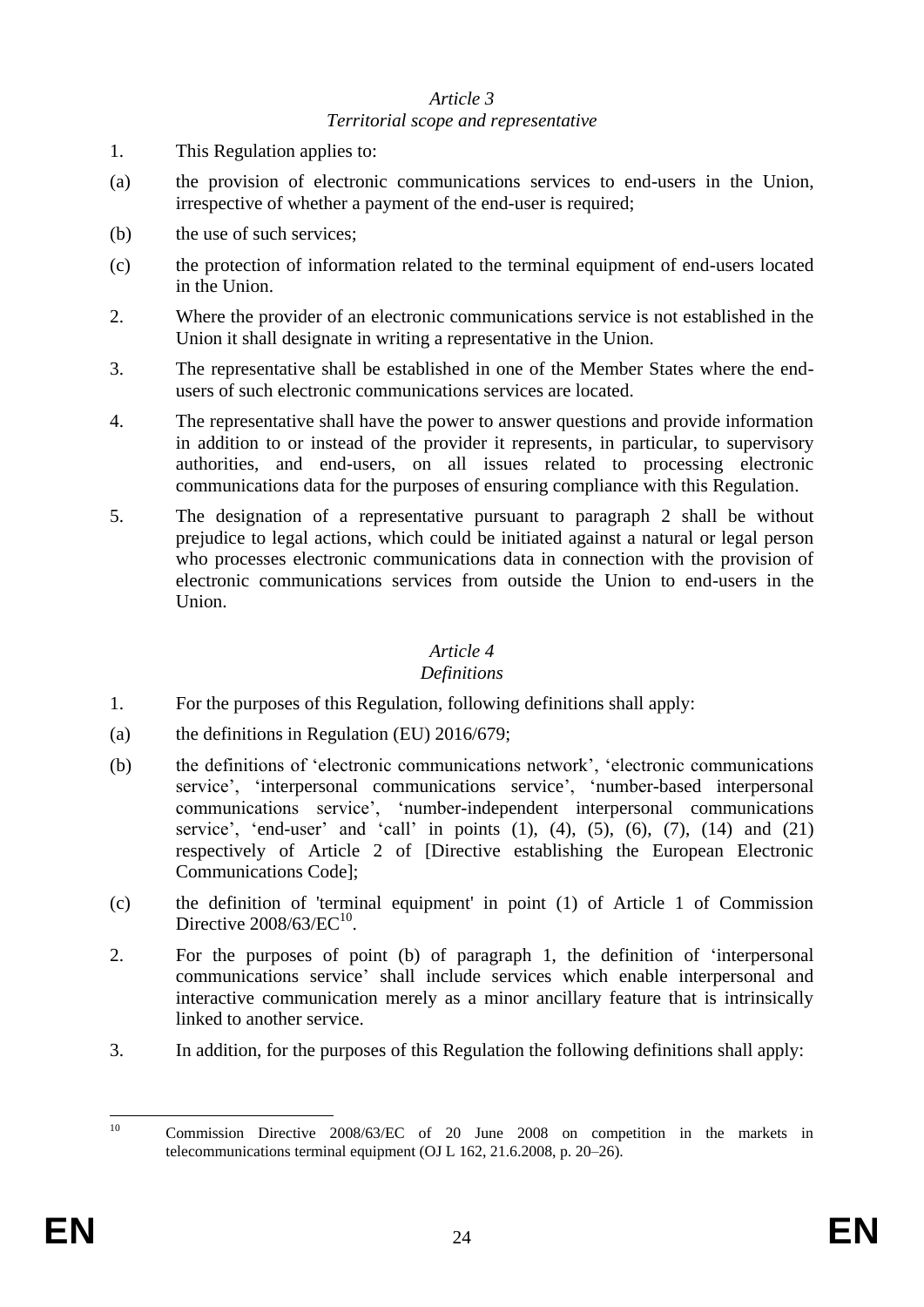- (a) 'electronic communications data' means electronic communications content and electronic communications metadata;
- (b) 'electronic communications content' means the content exchanged by means of electronic communications services, such as text, voice, videos, images, and sound;
- (c) 'electronic communications metadata' means data processed in an electronic communications network for the purposes of transmitting, distributing or exchanging electronic communications content; including data used to trace and identify the source and destination of a communication, data on the location of the device generated in the context of providing electronic communications services, and the date, time, duration and the type of communication;
- (d) 'publicly available directory' means a directory of end-users of electronic communications services, whether in printed or electronic form, which is published or made available to the public or to a section of the public, including by means of a directory enquiry service;
- (e) 'electronic mail' means any electronic message containing information such as text, voice, video, sound or image sent over an electronic communications network which can be stored in the network or in related computing facilities, or in the terminal equipment of its recipient;
- (f) 'direct marketing communications' means any form of advertising, whether written or oral, sent to one or more identified or identifiable end-users of electronic communications services, including the use of automated calling and communication systems with or without human interaction, electronic mail, SMS, etc.;
- (g) 'direct marketing voice-to-voice calls' means live calls, which do not entail the use of automated calling systems and communication systems;
- (h) 'automated calling and communication systems' means systems capable of automatically initiating calls to one or more recipients in accordance with instructions set for that system, and transmitting sounds which are not live speech, including calls made using automated calling and communication systems which connect the called person to an individual.

# **CHAPTER II**

# **PROTECTION OF ELECTRONIC COMMUNICATIONS OF NATURAL AND LEGAL PERSONS AND OF INFORMATION STORED IN THEIR TERMINAL EQUIPMENT**

### *Article 5*

### *Confidentiality of electronic communications data*

Electronic communications data shall be confidential. Any interference with electronic communications data, such as by listening, tapping, storing, monitoring, scanning or other kinds of interception, surveillance or processing of electronic communications data, by persons other than the end-users, shall be prohibited, except when permitted by this Regulation.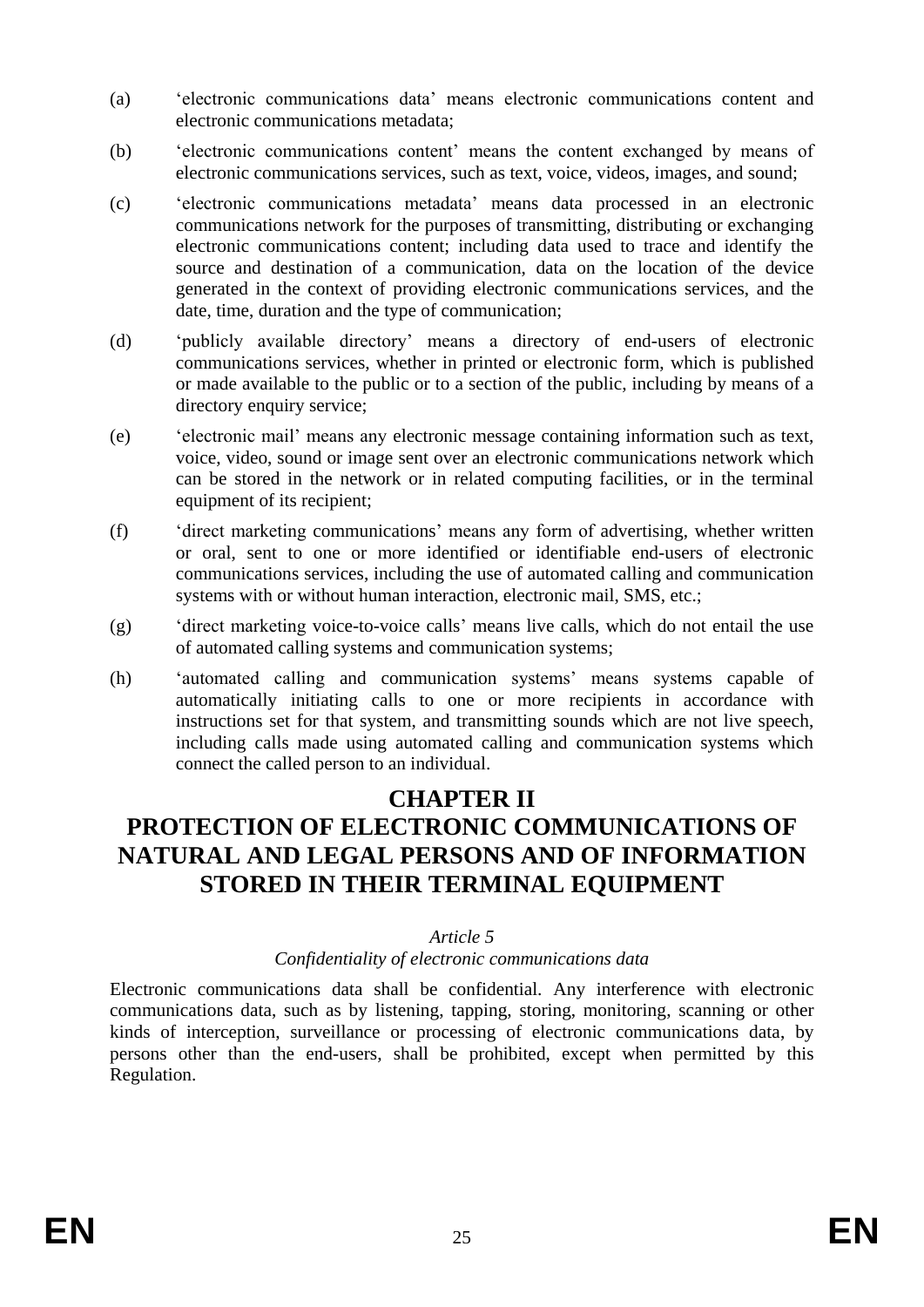### *Article 6*

### *Permitted processing of electronic communications data*

- 1. Providers of electronic communications networks and services may process electronic communications data if:
- (a) it is necessary to achieve the transmission of the communication, for the duration necessary for that purpose; or
- (b) it is necessary to maintain or restore the security of electronic communications networks and services, or detect technical faults and/or errors in the transmission of electronic communications, for the duration necessary for that purpose.
- 2. Providers of electronic communications services may process electronic communications metadata if:
- (a) it is necessary to meet mandatory quality of service requirements pursuant to [Directive establishing the European Electronic Communications Code] or Regulation (EU)  $2015/2120^{11}$  for the duration necessary for that purpose; or
- (b) it is necessary for billing, calculating interconnection payments, detecting or stopping fraudulent, or abusive use of, or subscription to, electronic communications services; or
- (c) the end-user concerned has given his or her consent to the processing of his or her communications metadata for one or more specified purposes, including for the provision of specific services to such end-users, provided that the purpose or purposes concerned could not be fulfilled by processing information that is made anonymous.
- 3. Providers of the electronic communications services may process electronic communications content only:
- (a) for the sole purpose of the provision of a specific service to an end-user, if the enduser or end-users concerned have given their consent to the processing of his or her electronic communications content and the provision of that service cannot be fulfilled without the processing of such content; or
- (b) if all end-users concerned have given their consent to the processing of their electronic communications content for one or more specified purposes that cannot be fulfilled by processing information that is made anonymous, and the provider has consulted the supervisory authority. Points (2) and (3) of Article 36 of Regulation (EU) 2016/679 shall apply to the consultation of the supervisory authority.

### *Article 7*

#### *Storage and erasure of electronic communications data*

1. Without prejudice to point (b) of Article 6(1) and points (a) and (b) of Article 6(3), the provider of the electronic communications service shall erase electronic

 $11$ Regulation (EU) 2015/2120 of the European Parliament and of the Council of 25 November 2015 laying down measures concerning open internet access and amending Directive 2002/22/EC on universal service and users' rights relating to electronic communications networks and services and Regulation (EU) No 531/2012 on roaming on public mobile communications networks within the Union (OJ L 310, 26.11.2015, p. 1–18).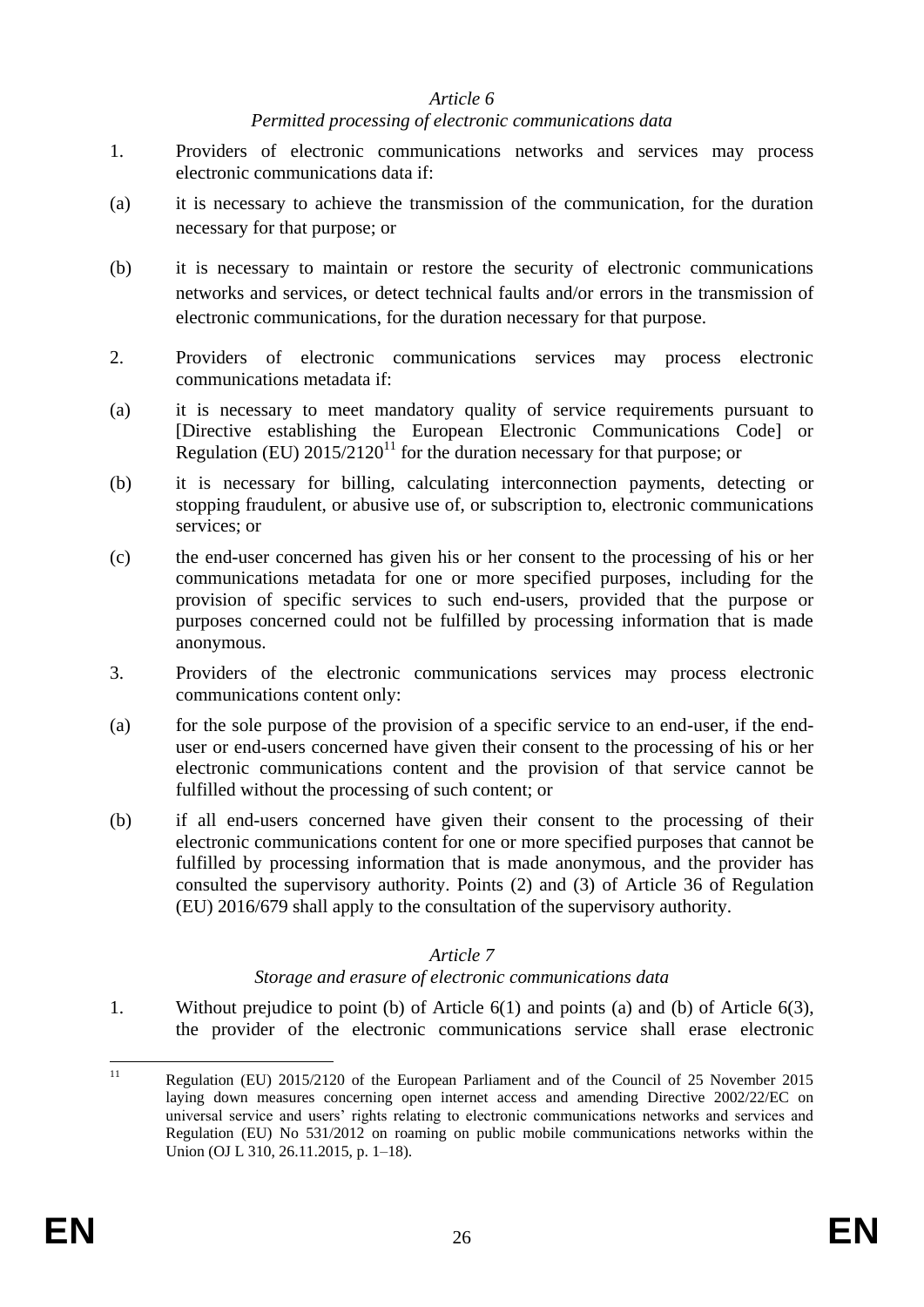communications content or make that data anonymous after receipt of electronic communication content by the intended recipient or recipients. Such data may be recorded or stored by the end-users or by a third party entrusted by them to record, store or otherwise process such data, in accordance with Regulation (EU) 2016/679.

- 2. Without prejudice to point (b) of Article 6(1) and points (a) and (c) of Article 6(2), the provider of the electronic communications service shall erase electronic communications metadata or make that data anonymous when it is no longer needed for the purpose of the transmission of a communication.
- 3. Where the processing of electronic communications metadata takes place for the purpose of billing in accordance with point (b) of Article 6(2), the relevant metadata may be kept until the end of the period during which a bill may lawfully be challenged or a payment may be pursued in accordance with national law.

### *Article 8*

### *Protection of information stored in and related to end-users' terminal equipment*

- 1. The use of processing and storage capabilities of terminal equipment and the collection of information from end-users' terminal equipment, including about its software and hardware, other than by the end-user concerned shall be prohibited, except on the following grounds:
- (a) it is necessary for the sole purpose of carrying out the transmission of an electronic communication over an electronic communications network; or
- (b) the end-user has given his or her consent; or
- (c) it is necessary for providing an information society service requested by the enduser; or
- (d) if it is necessary for web audience measuring, provided that such measurement is carried out by the provider of the information society service requested by the enduser.
- 2. The collection of information emitted by terminal equipment to enable it to connect to another device and, or to network equipment shall be prohibited, except if:
- (a) it is done exclusively in order to, for the time necessary for, and for the purpose of establishing a connection; or
- (b) a clear and prominent notice is displayed informing of, at least, the modalities of the collection, its purpose, the person responsible for it and the other information required under Article 13 of Regulation (EU) 2016/679 where personal data are collected, as well as any measure the end-user of the terminal equipment can take to stop or minimise the collection.

The collection of such information shall be conditional on the application of appropriate technical and organisational measures to ensure a level of security appropriate to the risks, as set out in Article 32 of Regulation (EU) 2016/679, have been applied.

3. The information to be provided pursuant to point (b) of paragraph 2 may be provided in combination with standardized icons in order to give a meaningful overview of the collection in an easily visible, intelligible and clearly legible manner.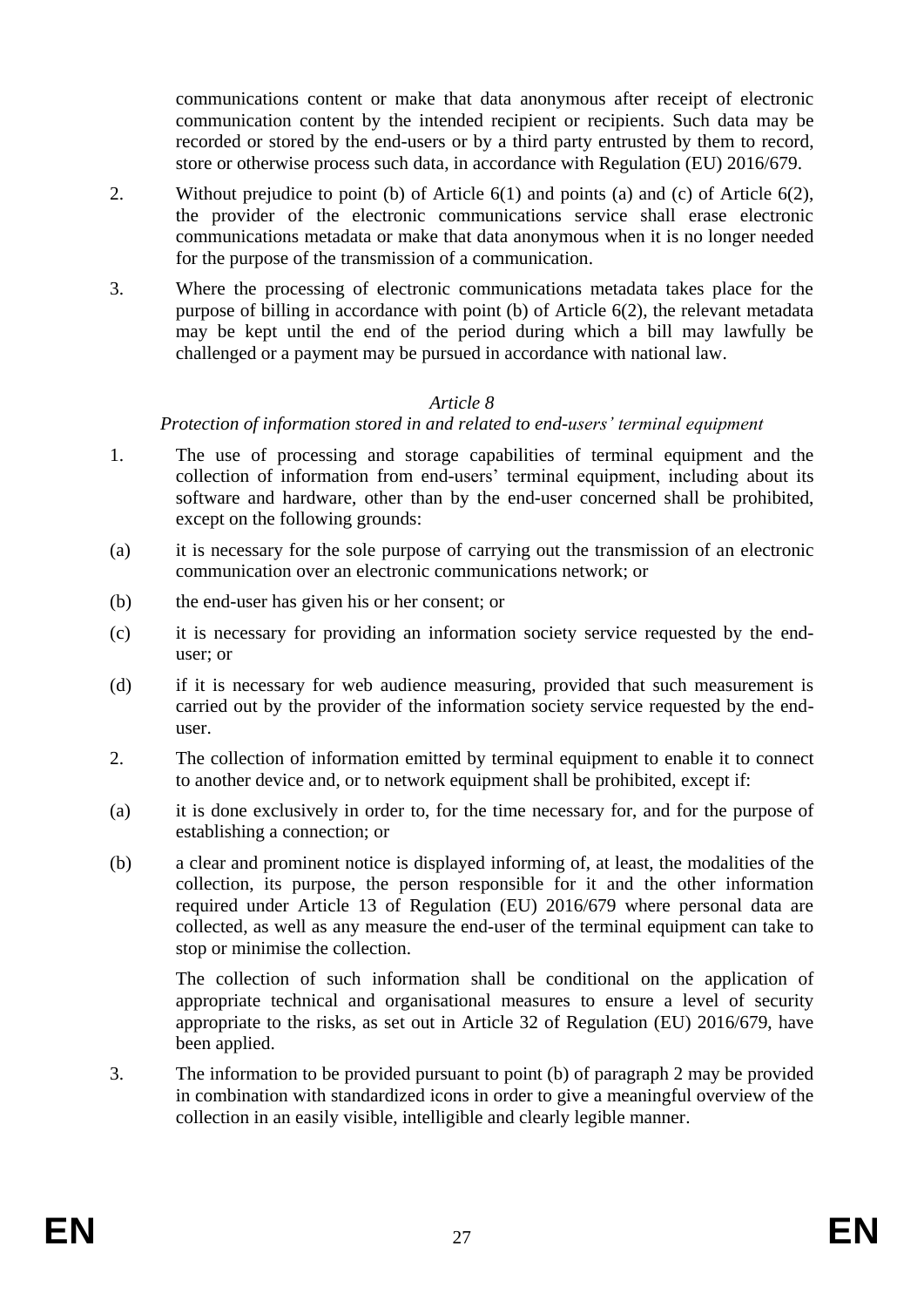4. The Commission shall be empowered to adopt delegated acts in accordance with Article 27 determining the information to be presented by the standardized icon and the procedures for providing standardized icons.

# *Article 9*

### *Consent*

- 1. The definition of and conditions for consent provided for under Articles 4(11) and 7 of Regulation (EU) 2016/679/EU shall apply.
- 2. Without prejudice to paragraph 1, where technically possible and feasible, for the purposes of point (b) of Article 8(1), consent may be expressed by using the appropriate technical settings of a software application enabling access to the internet.
- 3. End-users who have consented to the processing of electronic communications data as set out in point (c) of Article  $6(2)$  and points (a) and (b) of Article  $6(3)$  shall be given the possibility to withdraw their consent at any time as set forth under Article 7(3) of Regulation (EU) 2016/679 and be reminded of this possibility at periodic intervals of 6 months, as long as the processing continues.

## *Article 10*

## *Information and options for privacy settings to be provided*

- 1. Software placed on the market permitting electronic communications, including the retrieval and presentation of information on the internet, shall offer the option to prevent third parties from storing information on the terminal equipment of an enduser or processing information already stored on that equipment.
- 2. Upon installation, the software shall inform the end-user about the privacy settings options and, to continue with the installation, require the end-user to consent to a setting.
- 3. In the case of software which has already been installed on 25 May 2018, the requirements under paragraphs 1 and 2 shall be complied with at the time of the first update of the software, but no later than 25 August 2018.

# *Article 11*

# *Restrictions*

- 1. Union or Member State law may restrict by way of a legislative measure the scope of the obligations and rights provided for in Articles 5 to 8 where such a restriction respects the essence of the fundamental rights and freedoms and is a necessary, appropriate and proportionate measure in a democratic society to safeguard one or more of the general public interests referred to in Article 23(1)(a) to (e) of Regulation (EU) 2016/679 or a monitoring, inspection or regulatory function connected to the exercise of official authority for such interests.
- 2. Providers of electronic communications services shall establish internal procedures for responding to requests for access to end-users' electronic communications data based on a legislative measure adopted pursuant to paragraph 1. They shall provide the competent supervisory authority, on demand, with information about those procedures, the number of requests received, the legal justification invoked and their response.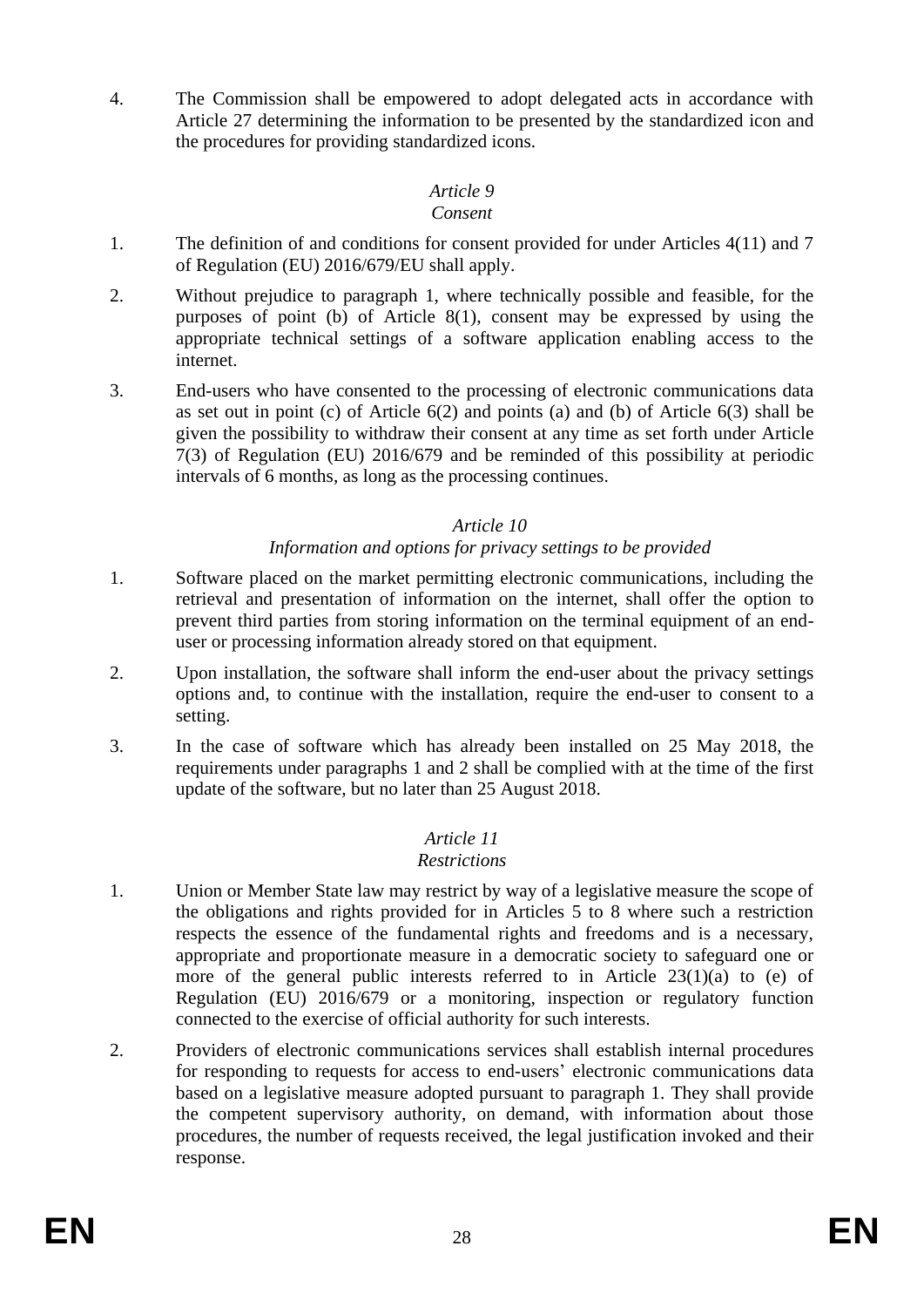# **CHAPTER III NATURAL AND LEGAL PERSONS' RIGHTS TO CONTROL ELECTRONIC COMMUNICATIONS**

### *Article 12*

### *Presentation and restriction of calling and connected line identification*

- 1. Where presentation of the calling and connected line identification is offered in accordance with Article [107] of the [Directive establishing the European Electronic Communication Code], the providers of publicly available number-based interpersonal communications services shall provide the following:
- (a) the calling end-user with the possibility of preventing the presentation of the calling line identification on a per call, per connection or permanent basis;
- (b) the called end-user with the possibility of preventing the presentation of the calling line identification of incoming calls;
- (c) the called end-user with the possibility of rejecting incoming calls where the presentation of the calling line identification has been prevented by the calling enduser;
- (d) the called end-user with the possibility of preventing the presentation of the connected line identification to the calling end-user.
- 2. The possibilities referred to in points (a), (b), (c) and (d) of paragraph 1 shall be provided to end-users by simple means and free of charge.
- 3. Point (a) of paragraph 1 shall also apply with regard to calls to third countries originating in the Union. Points (b), (c) and (d) of paragraph 1 shall also apply to incoming calls originating in third countries.
- 4. Where presentation of calling or connected line identification is offered, providers of publicly available number-based interpersonal communications services shall provide information to the public regarding the options set out in points (a), (b), (c) and (d) of paragraph 1.

#### *Article 13*

*Exceptions to presentation and restriction of calling and connected line identification*

- 1. Regardless of whether the calling end-user has prevented the presentation of the calling line identification, where a call is made to emergency services, providers of publicly available number-based interpersonal communications services shall override the elimination of the presentation of the calling line identification and the denial or absence of consent of an end-user for the processing of metadata, on a perline basis for organisations dealing with emergency communications, including public safety answering points, for the purpose of responding to such communications.
- 2. Member States shall establish more specific provisions with regard to the establishment of procedures and the circumstances where providers of publicly available number-based interpersonal communication services shall override the elimination of the presentation of the calling line identification on a temporary basis, where end-users request the tracing of malicious or nuisance calls.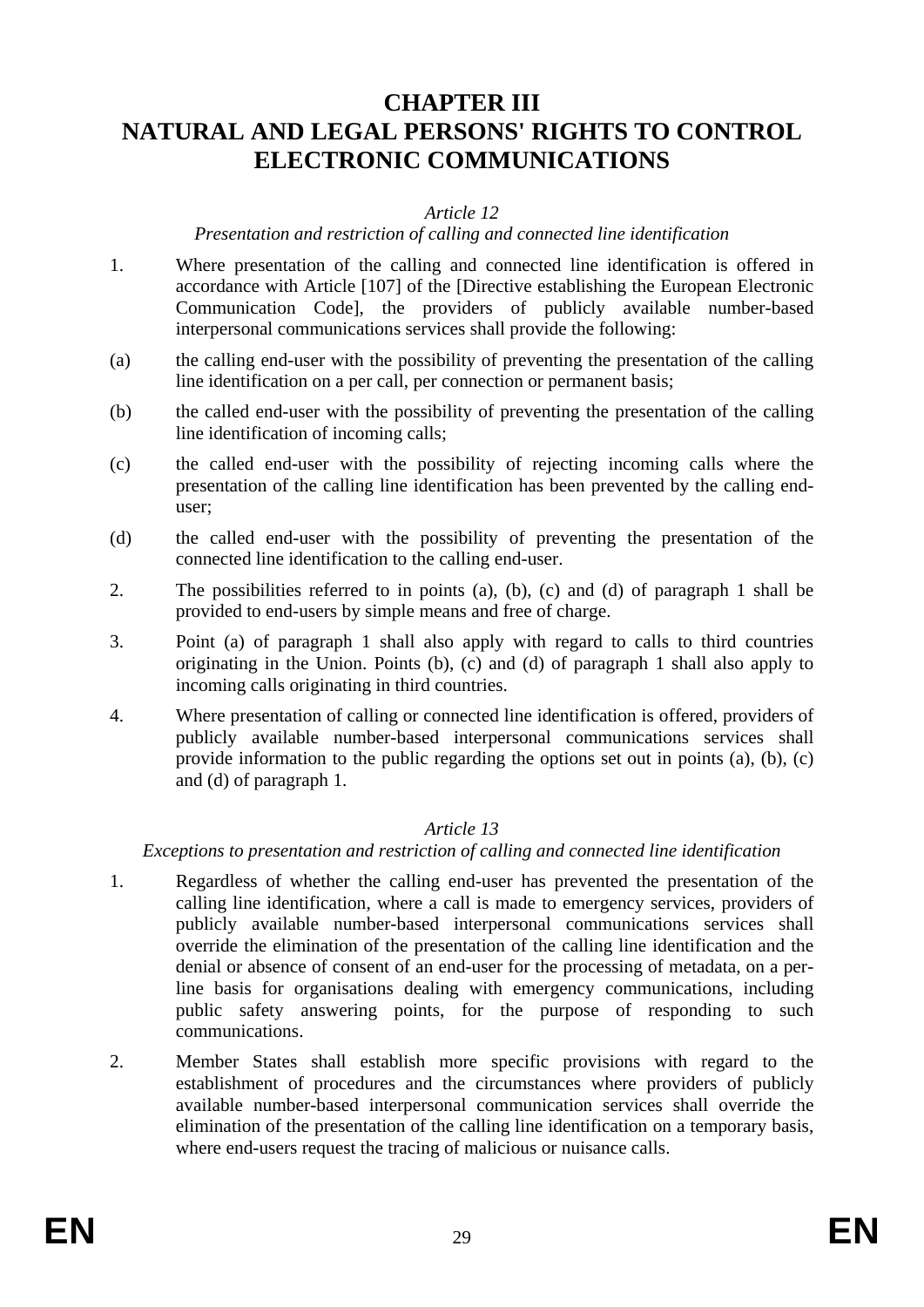# *Article 14*

### *Incoming call blocking*

Providers of publicly available number-based interpersonal communications services shall deploy state of the art measures to limit the reception of unwanted calls by end-users and shall also provide the called end-user with the following possibilities, free of charge:

- (a) to block incoming calls from specific numbers or from anonymous sources;
- (b) to stop automatic call forwarding by a third party to the end-user's terminal equipment.

# *Article 15*

# *Publicly available directories*

- 1. The providers of publicly available directories shall obtain the consent of end-users who are natural persons to include their personal data in the directory and, consequently, shall obtain consent from these end-users for inclusion of data per category of personal data, to the extent that such data are relevant for the purpose of the directory as determined by the provider of the directory. Providers shall give endusers who are natural persons the means to verify, correct and delete such data.
- 2. The providers of a publicly available directory shall inform end-users who are natural persons whose personal data are in the directory of the available search functions of the directory and obtain end-users' consent before enabling such search functions related to their own data.
- 3. The providers of publicly available directories shall provide end-users that are legal persons with the possibility to object to data related to them being included in the directory. Providers shall give such end-users that are legal persons the means to verify, correct and delete such data.
- 4. The possibility for end-users not to be included in a publicly available directory, or to verify, correct and delete any data related to them shall be provided free of charge.

### *Article 16 Unsolicited communications*

- 1. Natural or legal persons may use electronic communications services for the purposes of sending direct marketing communications to end-users who are natural persons that have given their consent.
- 2. Where a natural or legal person obtains electronic contact details for electronic mail from its customer, in the context of the sale of a product or a service, in accordance with Regulation (EU) 2016/679, that natural or legal person may use these electronic contact details for direct marketing of its own similar products or services only if customers are clearly and distinctly given the opportunity to object, free of charge and in an easy manner, to such use. The right to object shall be given at the time of collection and each time a message is sent.
- 3. Without prejudice to paragraphs 1 and 2, natural or legal persons using electronic communications services for the purposes of placing direct marketing calls shall:
- (a) present the identity of a line on which they can be contacted; or
- (b) present a specific code/or prefix identifying the fact that the call is a marketing call.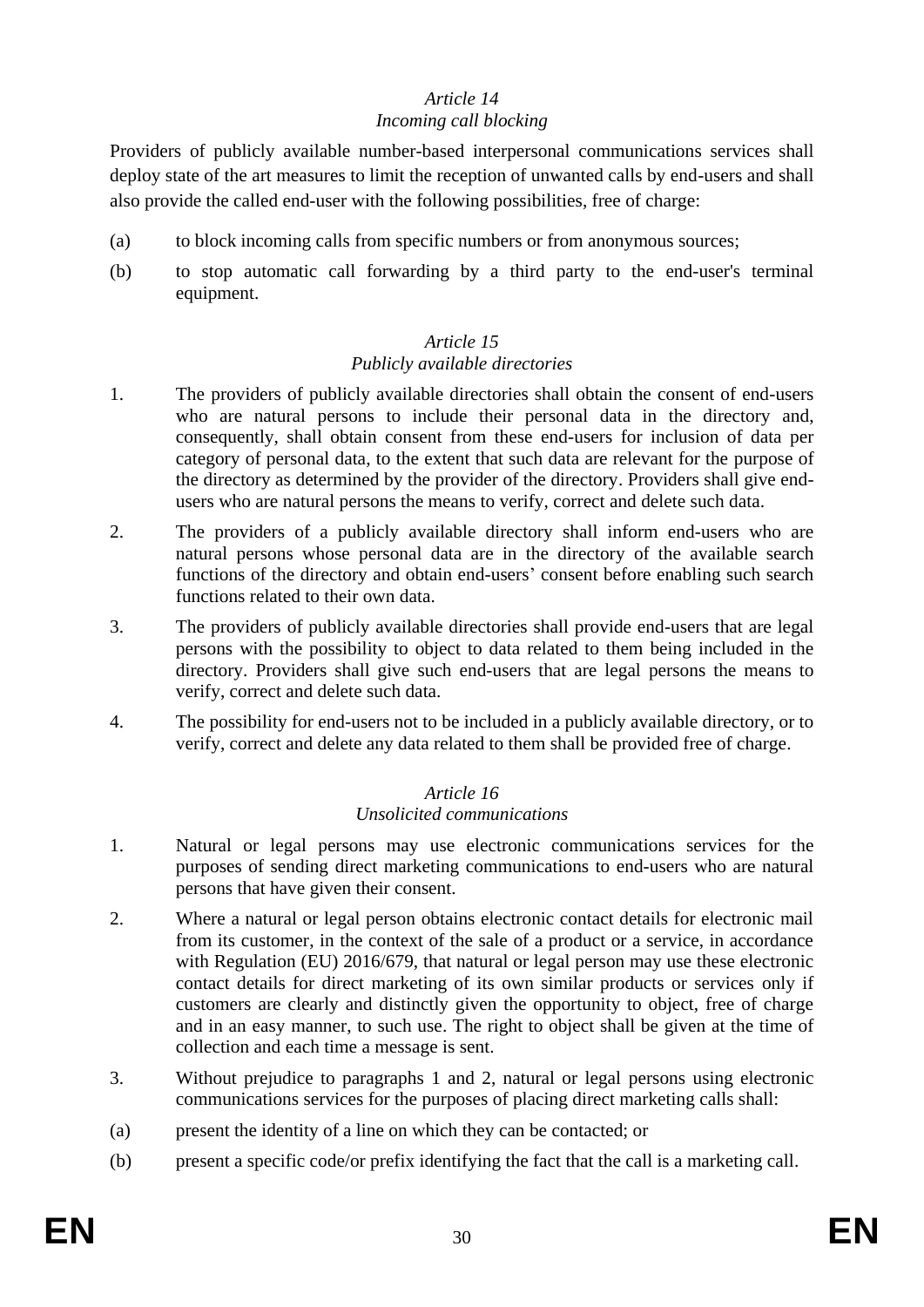- 4. Notwithstanding paragraph 1, Member States may provide by law that the placing of direct marketing voice-to-voice calls to end-users who are natural persons shall only be allowed in respect of end-users who are natural persons who have not expressed their objection to receiving those communications.
- 5. Member States shall ensure, in the framework of Union law and applicable national law, that the legitimate interest of end-users that are legal persons with regard to unsolicited communications sent by means set forth under paragraph 1 are sufficiently protected.
- 6. Any natural or legal person using electronic communications services to transmit direct marketing communications shall inform end-users of the marketing nature of the communication and the identity of the legal or natural person on behalf of whom the communication is transmitted and shall provide the necessary information for recipients to exercise their right to withdraw their consent, in an easy manner, to receiving further marketing communications.
- 7. The Commission shall be empowered to adopt implementing measures in accordance with Article 26(2) specifying the code/or prefix to identify marketing calls, pursuant to point (b) of paragraph 3.

# *Article 17*

# *Information about detected security risks*

In the case of a particular risk that may compromise the security of networks and electronic communications services, the provider of an electronic communications service shall inform end-users concerning such risk and, where the risk lies outside the scope of the measures to be taken by the service provider, inform end-users of any possible remedies, including an indication of the likely costs involved.

# **CHAPTER IV INDEPENDENT SUPERVISORY AUTHORITIES AND ENFORCEMENT**

# *Article 18*

# *Independent supervisory authorities*

- 1. The independent supervisory authority or authorities responsible for monitoring the application of Regulation (EU) 2016/679 shall also be responsible for monitoring the application of this Regulation. Chapter VI and VII of Regulation (EU) 2016/679 shall apply *mutatis mutandis*. The tasks and powers of the supervisory authorities shall be exercised with regard to end-users.
- 2. The supervisory authority or authorities referred to in paragraph 1 shall cooperate whenever appropriate with national regulatory authorities established pursuant to the [Directive Establishing the European Electronic Communications Code].

### *Article 19*

### *European Data Protection Board*

The European Data Protection Board, established under Article 68 of Regulation (EU) 2016/679, shall have competence to ensure the consistent application of this Regulation. To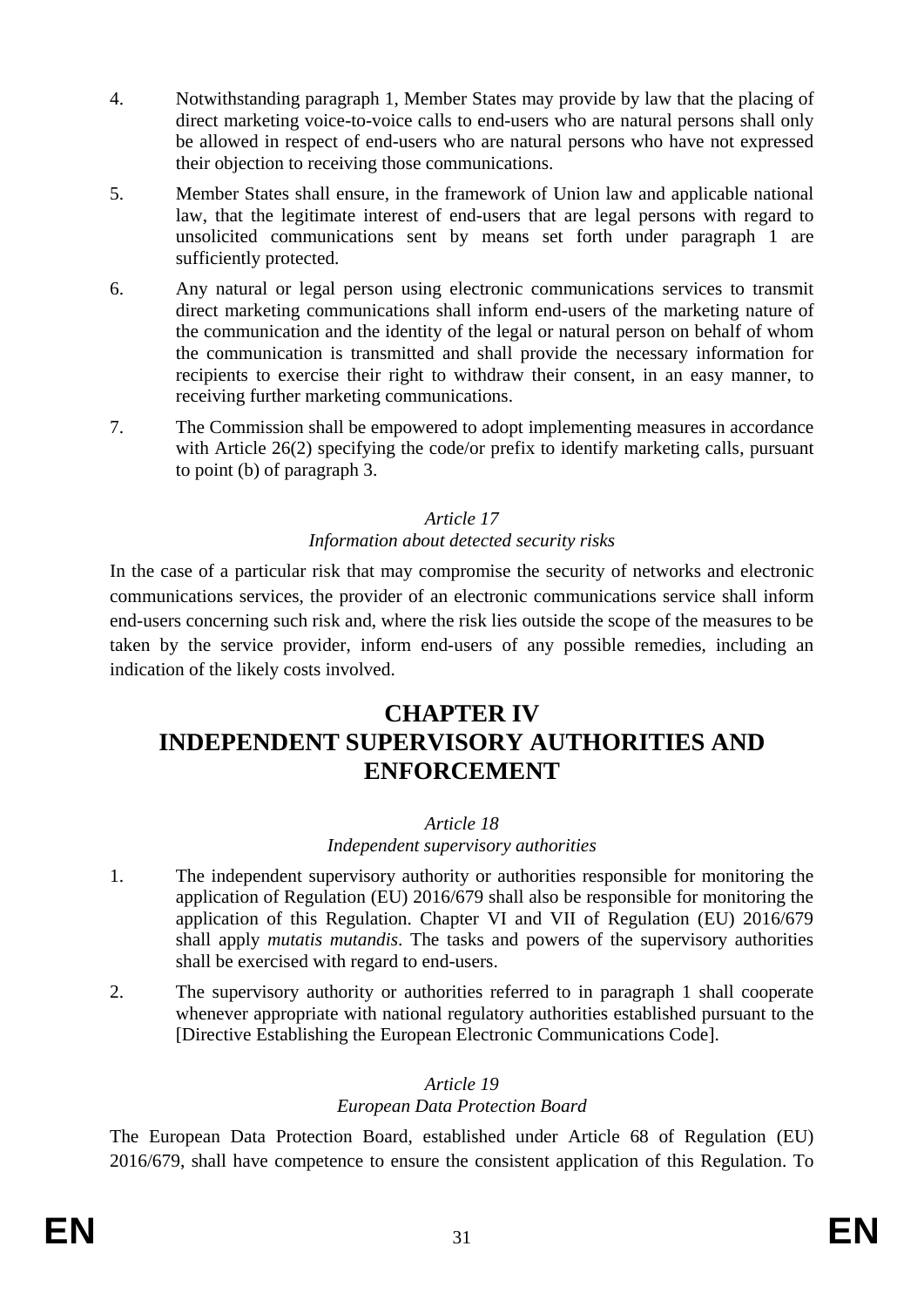that end, the European Data Protection Board shall exercise the tasks laid down in Article 70 of Regulation (EU) 2016/679. The Board shall also have the following tasks:

- (a) advise the Commission on any proposed amendment of this Regulation;
- (b) examine, on its own initiative, on request of one of its members or on request of the Commission, any question covering the application of this Regulation and issue guidelines, recommendations and best practices in order to encourage consistent application of this Regulation.

#### *Article 20*

#### *Cooperation and consistency procedures*

Each supervisory authority shall contribute to the consistent application of this Regulation throughout the Union. For this purpose, the supervisory authorities shall cooperate with each other and the Commission in accordance with Chapter VII of Regulation (EU) 2016/679 regarding the matters covered by this Regulation.

# **CHAPTER V REMEDIES, LIABILITY AND PENALTIES**

# *Article 21*

### *Remedies*

- 1. Without prejudice to any other administrative or judicial remedy, every end-user of electronic communications services shall have the same remedies provided for in Articles 77, 78, and 79 of Regulation (EU) 2016/679.
- 2. Any natural or legal person other than end-users adversely affected by infringements of this Regulation and having a legitimate interest in the cessation or prohibition of alleged infringements, including a provider of electronic communications services protecting its legitimate business interests, shall have a right to bring legal proceedings in respect of such infringements.

#### *Article 22*

#### *Right to compensation and liability*

Any end-user of electronic communications services who has suffered material or nonmaterial damage as a result of an infringement of this Regulation shall have the right to receive compensation from the infringer for the damage suffered, unless the infringer proves that it is not in any way responsible for the event giving rise to the damage in accordance with Article 82 of Regulation (EU) 2016/679.

#### *Article 23*

*General conditions for imposing administrative fines*

- 1. For the purpose of this Article, Chapter VII of Regulation (EU) 2016/679 shall apply to infringements of this Regulation.
- 2. Infringements of the following provisions of this Regulation shall, in accordance with paragraph 1, be subject to administrative fines up to EUR 10 000 000, or in the case of an undertaking, up to 2 % of the total worldwide annual turnover of the preceding financial year, whichever is higher: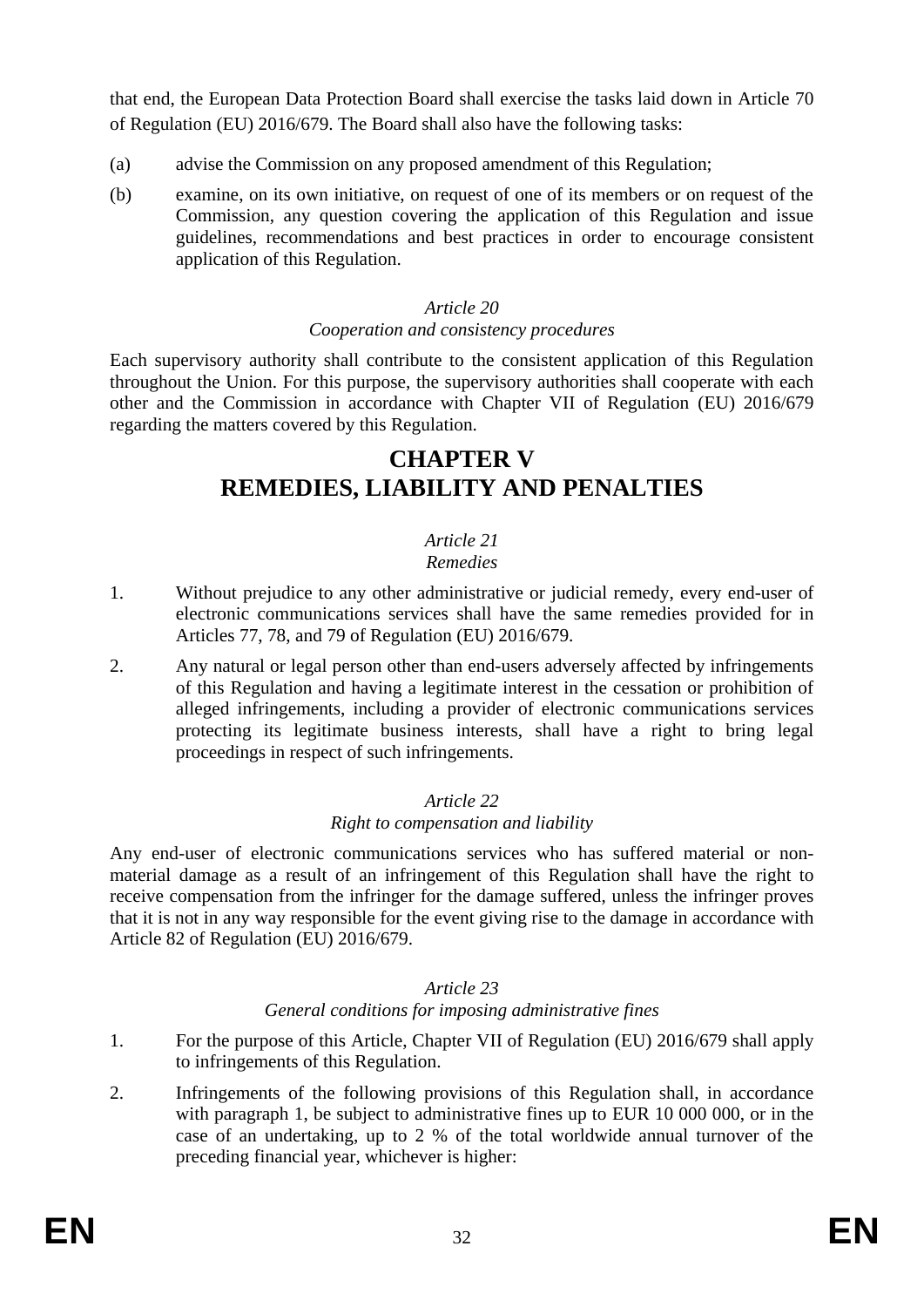- (a) the obligations of any legal or natural person who process electronic communications data pursuant to Article 8;
- (b) the obligations of the provider of software enabling electronic communications, pursuant to Article 10;
- (c) the obligations of the providers of publicly available directories pursuant to Article 15;
- (d) the obligations of any legal or natural person who uses electronic communications services pursuant to Article 16.
- 3. Infringements of the principle of confidentiality of communications, permitted processing of electronic communications data, time limits for erasure pursuant to Articles 5, 6, and 7 shall, in accordance with paragraph 1 of this Article, be subject to administrative fines up to 20 000 000 EUR, or in the case of an undertaking, up to 4 % of the total worldwide annual turnover of the preceding financial year, whichever is higher.
- 4. Member States shall lay down the rules on penalties for infringements of Articles 12, 13, 14, and 17.
- 5. Non-compliance with an order by a supervisory authority as referred to in Article 18, shall be subject to administrative fines up to 20 000 000 EUR, or in the case of an undertaking, up to 4 % of the total worldwide annual turnover of the preceding financial year, whichever is higher.
- 6. Without prejudice to the corrective powers of supervisory authorities pursuant to Article 18, each Member State may lay down rules on whether and to what extent administrative fines may be imposed on public authorities and bodies established in that Member State.
- 7. The exercise by the supervisory authority of its powers under this Article shall be subject to appropriate procedural safeguards in accordance with Union and Member State law, including effective judicial remedy and due process.
- 8. Where the legal system of the Member State does not provide for administrative fines, this Article may be applied in such a manner that the fine is initiated by the competent supervisory authority and imposed by competent national courts, while ensuring that those legal remedies are effective and have an equivalent effect to the administrative fines imposed by supervisory authorities. In any event, the fines imposed shall be effective, proportionate and dissuasive. Those Member States shall notify to the Commission the provisions of their laws which they adopt pursuant to this paragraph by [xxx] and, without delay, any subsequent amendment law or amendment affecting them.

# *Article 24*

# *Penalties*

1. Member States shall lay down the rules on other penalties applicable to infringements of this Regulation in particular for infringements which are not subject to administrative fines pursuant to Article 23, and shall take all measures necessary to ensure that they are implemented. Such penalties shall be effective, proportionate and dissuasive.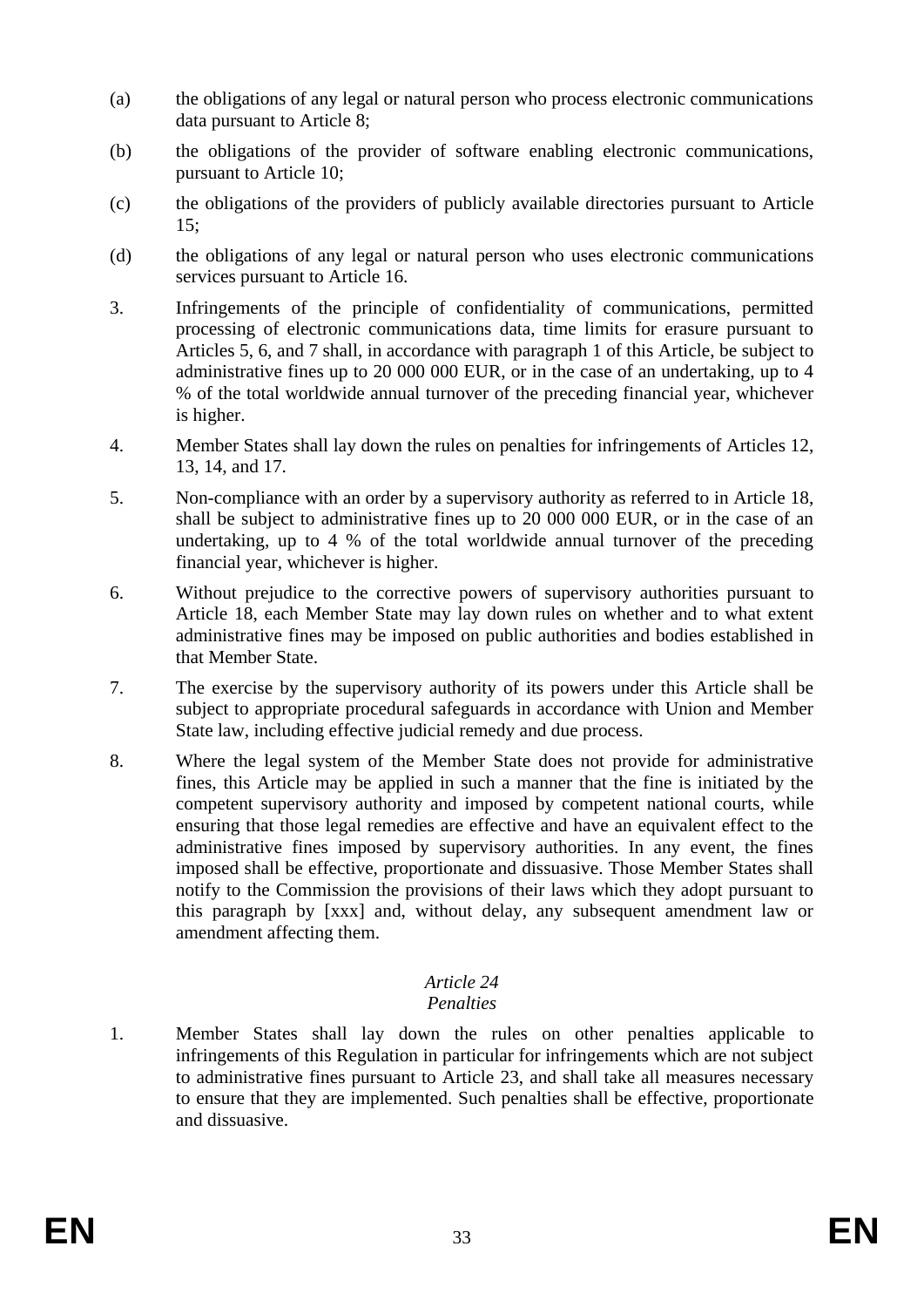2. Each Member State shall notify to the Commission the provisions of its law which it adopts pursuant to paragraph 1, no later than 18 months after the date set forth under Article 29(2) and, without delay, any subsequent amendment affecting them.

# **CHAPTER VI DELEGATED ACTS AND IMPLEMENTING ACTS**

## *Article 25*

## *Exercise of the delegation*

- 1. The power to adopt delegated acts is conferred on the Commission subject to the conditions laid down in this Article.
- 2. The power to adopt delegated acts referred to in Article 8(4) shall be conferred on the Commission for an indeterminate period of time from [the data of entering into force of this Regulation].
- 3. The delegation of power referred to in Article 8(4) may be revoked at any time by the European Parliament or by the Council. A decision to revoke shall put an end to the delegation of the power specified in that decision. It shall take effect the day following the publication of the decision in the Official Journal of the European Union or at a later date specified therein. It shall not affect the validity of any delegated acts already in force.
- 4. Before adopting a delegated act, the Commission shall consult experts designated by each Member State in accordance with the principles laid down in the Interinstitutional Agreement on Better Law-Making of 13 April 2016.
- 5. As soon as it adopts a delegated act, the Commission shall notify it simultaneously to the European Parliament and to the Council.
- 6. A delegated act adopted pursuant to Article 8(4) shall enter into force only if no objection has been expressed either by the European Parliament or the Council within a period of two months of notification of that act to the European Parliament and the Council or if, before the expiry of that period, the European Parliament and the Council have both informed the Commission that they will not object. That period shall be extended by two months at the initiative of the European Parliament or of the Council.

# *Article 26*

### *Committee*

- 1. The Commission shall be assisted by the Communications Committee established under Article 110 of the [Directive establishing the European Electronic Communications Code]. That committee shall be a committee within the meaning of Regulation (EU) No  $182/2011^{12}$ .
- 2. Where reference is made to this paragraph, Article 5 of Regulation (EU) No 182/2011 shall apply.

 $12$ <sup>12</sup> Regulation (EU) No 182/2011 of the European Parliament and of the Council of 16 February 2011 laying down the rules and general principles concerning mechanisms for control by Member States of the Commission's exercise of implementing powers (OJ L 55, 28.2.2011, p. 13–18).